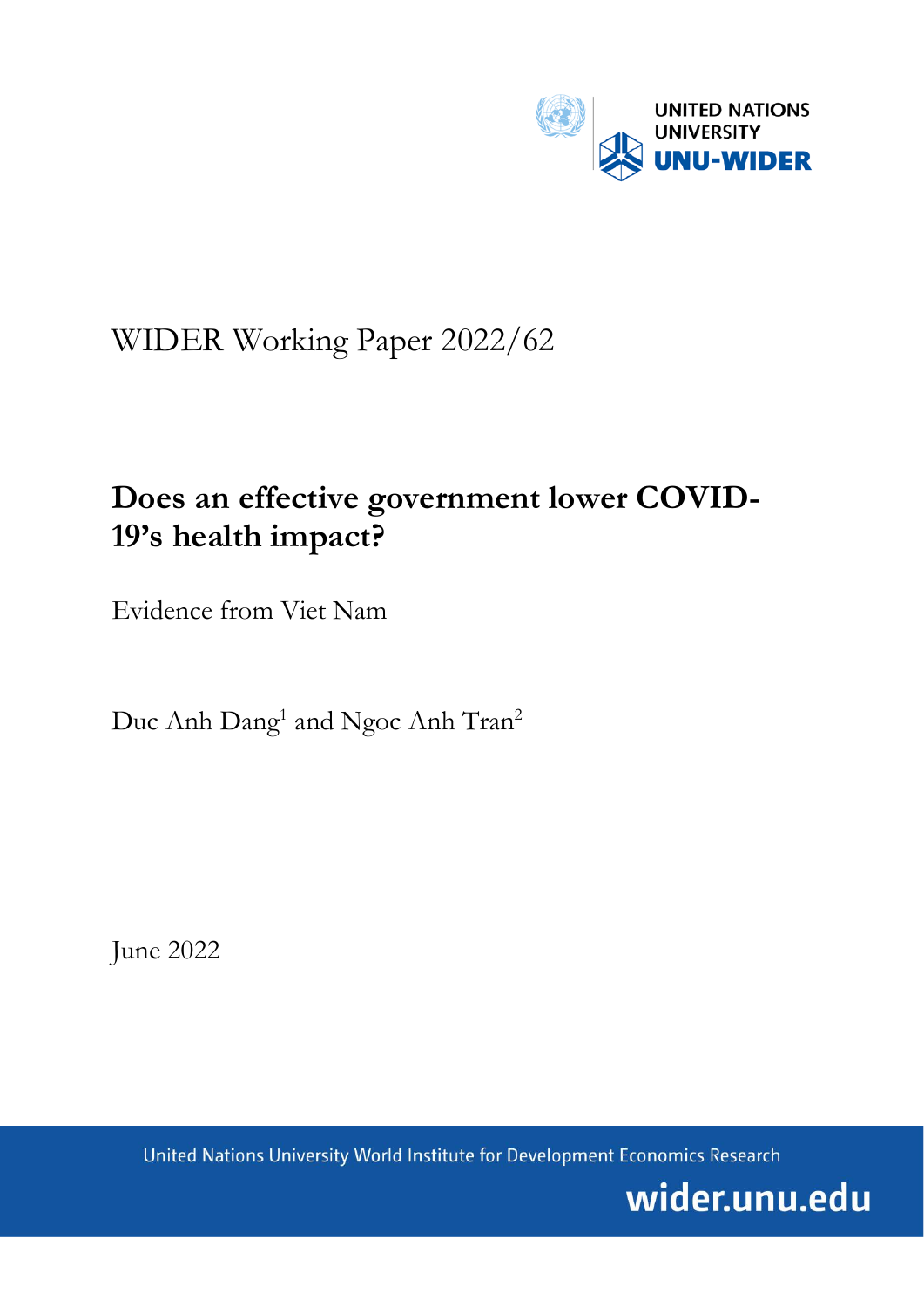**Abstract:** Government effectiveness has played an important role in tackling the crisis caused by the coronavirus (COVID-19) pandemic. This paper discusses the different aspects of government effectiveness in explaining the variation in the COVID-19 confirmed cases and death levels in Viet Nam. We use the Provincial Governance and Public Administration Performance Index in 2019 to measure the quality of government effectiveness at the local level. The findings show the importance of health system capacity in the battle against COVID-19. We find that increased government transparency is significantly associated with lower confirmed rates. For the impact of the level of participation, we find that provinces that have higher quality of village head elections or where people have more opportunities to participate tend to have lower infected cases, especially where people participate in the formal and informal association and have voted in the National Assembly election.

**Key words:** COVID-19, pandemic, government effectiveness, Viet Nam

**JEL classification:** I15, I18, H12, O57

**Acknowledgements:** This research was conducted as a part of the UNU-WIDER research initiative on 'COVID-19 and the state – comparative experiences in the Global South', which is a component of the project 'The state and statebuilding in the Global South – international and local interactions'. We would like to thank Rachel Gisselquist, Andrea Vaccaro, and Calla Hummel for helpful comments.

Copyright © UNU-WIDER 2022

UNU-WIDER employs a fair use policy for reasonable reproduction of UNU-WIDER copyrighted content—such as the reproduction of a table or a figure, and/or text not exceeding 400 words—with due acknowledgement of the original source, without requiring explicit permission from the copyright holder.

Information and requests: publications@wider.unu.edu

ISSN 1798-7237 ISBN 978-92-9267-193-8

## <https://doi.org/10.35188/UNU-WIDER/2022/193-8>

Typescript prepared by Mary Boss.

United Nations University World Institute for Development Economics Research provides economic analysis and policy advice with the aim of promoting sustainable and equitable development. The Institute began operations in 1985 in Helsinki, Finland, as the first research and training centre of the United Nations University. Today it is a unique blend of think tank, research institute, and UN agency—providing a range of services from policy advice to governments as well as freely available original research.

The Institute is funded through income from an endowment fund with additional contributions to its work programme from Finland, Sweden, and the United Kingdom as well as earmarked contributions for specific projects from a variety of donors.

Katajanokanlaituri 6 B, 00160 Helsinki, Finland

The views expressed in this paper are those of the author(s), and do not necessarily reflect the views of the Institute or the United Nations University, nor the programme/project donors.

<sup>1</sup> Central Institute for Economic Management, Ha Noi, Viet Nam[, dang.ducanh78@yahoo.com;](mailto:dang.ducanh78@yahoo.com) <sup>2</sup> Paul H. O'Neill School of Public and Environmental Affairs, Indiana University, Bloomington, Indiana, USA[, trananh@indiana.edu](mailto:trananh@indiana.edu)

This paper has been prepared as part of the UNU-WIDER research initiative on [COVID-19 and the state –](https://www.wider.unu.edu/node/239521) comparative [experiences in the Global South,](https://www.wider.unu.edu/node/239521) which is a component of the projec[t The state and statebuilding in the Global South –](https://www.wider.unu.edu/node/237413) international [and local interactions.](https://www.wider.unu.edu/node/237413)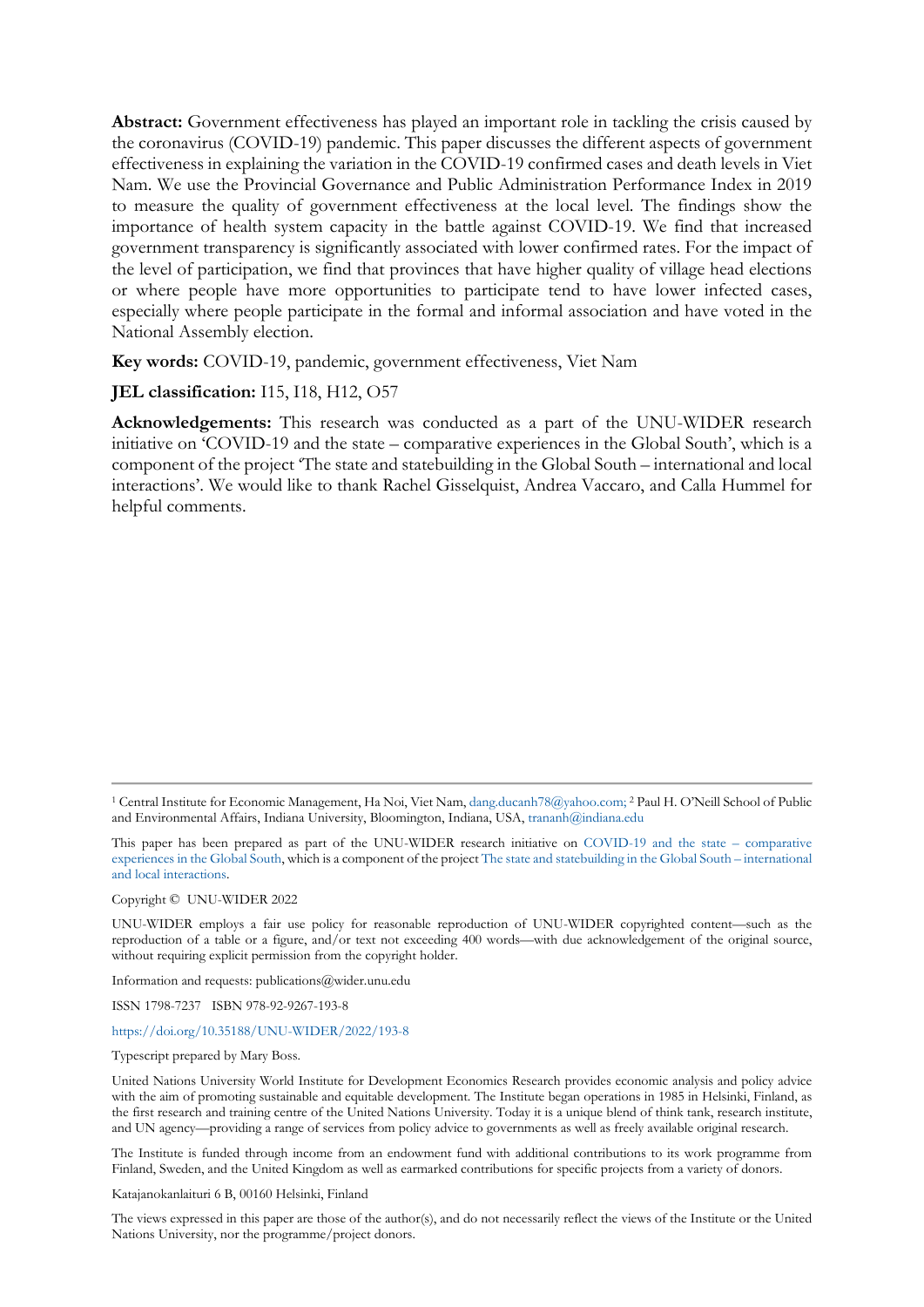## **1 Introduction**

More developed countries could mitigate the adverse effects of a health crisis by better preparing for it through having adequate responses and preventive infrastructure. However, the appearance and evolution of the COVID-19 pandemic show that some developing countries with limited resources and inferior healthcare capacities could respond well and control the spread of the pandemic better than many developed countries with higher capacity. The natural question is: What aspects of a state, such as legitimacy and capacity, may contribute to these successes?

In theory, state legitimacy should encourage individuals to trust, support, and participate with the government, resulting in increased compliance with laws and regulations (UNDP et al. 2021). In the case of the COVID-19 pandemic, state legitimacy assists translating tight measures into efficient pandemic control (Mizrahi et al. 2021; Liang et al. 2020). Previous research has shown that state capacity has a favourable impact on development outcomes under a variety of regime types and that high state capacity can aid non-democratic regimes in succeeding and gaining legitimacy (Hanson 2015; Knutsen 2013). They also stress the importance of state capability in developing, adopting, and fulfilling state tasks and policies in the event of a pandemic (Persson and Povitkina 2017). The greater the state capacity to provide adequate health infrastructure to assess risks and health system resources to respond to a health crisis, the lower the rates of infection and mortality (Serikbayeva et al. 2021). In this context, we can use the terms state capacity and governance interchangeably, based on Fukuyama's (2013) definition of governance as 'a government's ability to make and enforce rules, and to deliver services, regardless of whether that government is democratic or not' (cited in Serikbayeva et al. 2021: 921–22). This relationship is more likely to exist in Viet Nam, an authoritarian country where the party-state dominates society (Shanks et al. 2004; Kleinen 2015).

The objective of this study is to examine the relationship between the effectiveness of the local government's and COVID-19's health impacts in Viet Nam. Viet Nam offers an attractive setting to study when it has limited resources but has low confirmed COVID-19 cases and deaths (Abuza 2021). By using the Provincial Governance and Public Administrative Performance index and COVID-19 data at provincial levels in 2019, this paper will describe the evolution of COVID-19 and the responses of the Vietnamese government in preparing and confronting the pandemic. It also examines the relationship between the effectiveness of local governments, especially in terms of their capacity in providing public healthcare services, citizen participation, transparency and accountability, and pandemic health outcomes (such as the number of confirmed cases and deaths).

The key findings of the study are as follows. Viet Nam has been able to weather the COVID-19 pandemic due to improved governance. The findings suggest that increased government effectiveness is significantly associated with decreased infected rates. Particularly, increased government transparency is significantly associated with lower confirmed rates. [1](#page-2-0) For the impact of the level of participation, we find that provinces that have higher quality of village head elections, or where people have more opportunities for participation, especially participation in the formal and informal association, and have voted in the National Assembly election, tend to have lower

<span id="page-2-0"></span><sup>&</sup>lt;sup>1</sup> This result is consonant with other previous studies such as Serikbayeva et al. (2021), who found that government effectiveness reduces the number of COVID-19 deaths.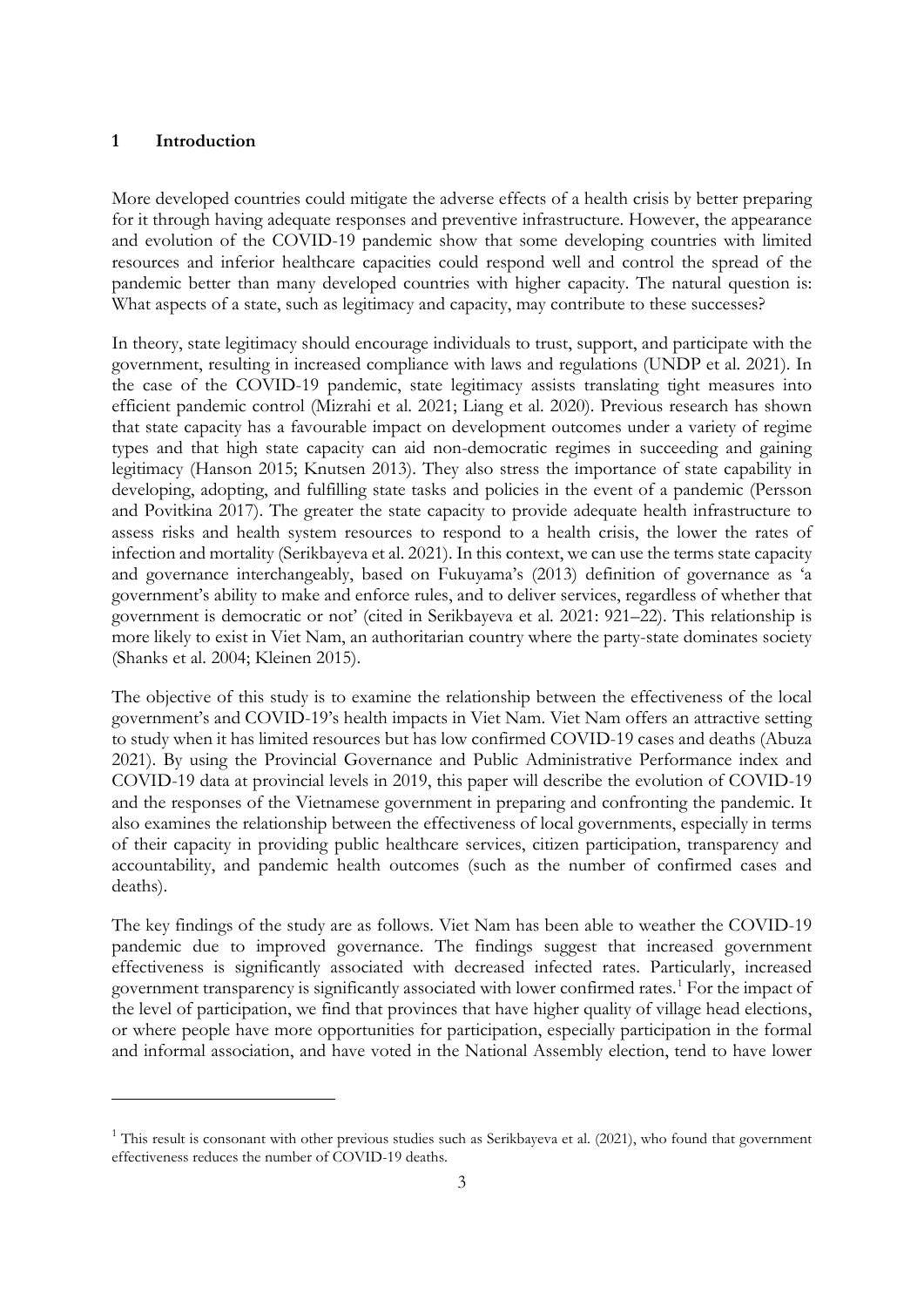infected cases. At the same time, they show the importance of health system capacity in the battle against COVID-19.

The remainder of the paper is structured as follows. Section 2 briefly describes the outbreak of COVID-19 in Viet Nam and the response of the Vietnamese government. This is followed by Section 3, which provides a more detailed discussion of the government's capacities that have facilitated their efforts to manage the COVID-19 pandemic and imperfections of current administrative decentralization and how these affected its COVID-19 policy responses. Section 4 discusses the data together with the descriptive analysis and then presents the empirical model. Section 5 provides the estimation results and robustness tests. Section 6 concludes.

## **2 Overview of COVID-19 in Viet Nam and the government's responses**

As a neighbouring country to China, Viet Nam has been extremely cautious and responded immediately after COVID-19 was discovered in China. When the first COVID-19 cases in Viet Nam were confirmed in January 2020, the government began to take preventive steps, such as tightening entry-screening procedures and extending the Lunar New Year break for schools (Dang 2022). In January 2020, the Vietnamese government immediately announced the first National Response Plan and formed the National Steering Committee (NSC) to implement this plan. The NSC is central to the governance and oversight of COVID-19's response, strengthening interprovincial cooperation and delegating responsibility for the response elements to various central ministries (Hartley et al. 2021).

The NSC is chaired by Deputy Prime Minister Vu Duc Dam, and it manages four sub-committees in technical and logistical areas, with high-level involvement from 14 line ministries, the National Assembly, the media, and information technology businesses. Each ministry and level of government—central, provincial, district, and commune—has specific tasks and responsibilities outlined in the plan. The Prime Minister and Deputy Prime Minister were able to spearhead a whole-of-society strategy to combat COVID-19 thanks to the swift mobilization of financial and human resources, based on the idea of 'protecting people's health first' (WHO 2020).

As the number of cases could increase and the virus could spread further in Viet Nam, Viet Nam carried out a targeted three-week quarantine while developing a broader quarantine and quarantine policy to control COVID-19. The government knew it was important to limit viral transmission as quickly as possible to protect the country's economy when the first wave of the outbreak began in early March (Figure 1), thanks to an imported case from the United Kingdom. Viet Nam closed its borders and halted international flights from mainland China in February, gradually expanding this to the United Kingdom, Europe, the United States (US), and finally the rest of the world in March, imposing a 14-day mandatory quarantine on all visitors, including Vietnamese nationals. This allowed authorities to keep track of COVID-19 cases imported from other countries and prevent additional local transmission, which may have spread to the rest of the community. Even though there was never a nationwide lockdown, the country was subjected to stringent physical separation measures. On 1 April 2020, the Prime Minister issued a countrywide two-week physical distancing order, which was extended by a week in large cities and hotspots, advising people to stay at home, closing non-essential enterprises, and restricting public transit. After two weeks without a locally reported case, schools and businesses were permitted to resume operations, and individuals were able to return to their daily routines by early May (Malhotra 2020).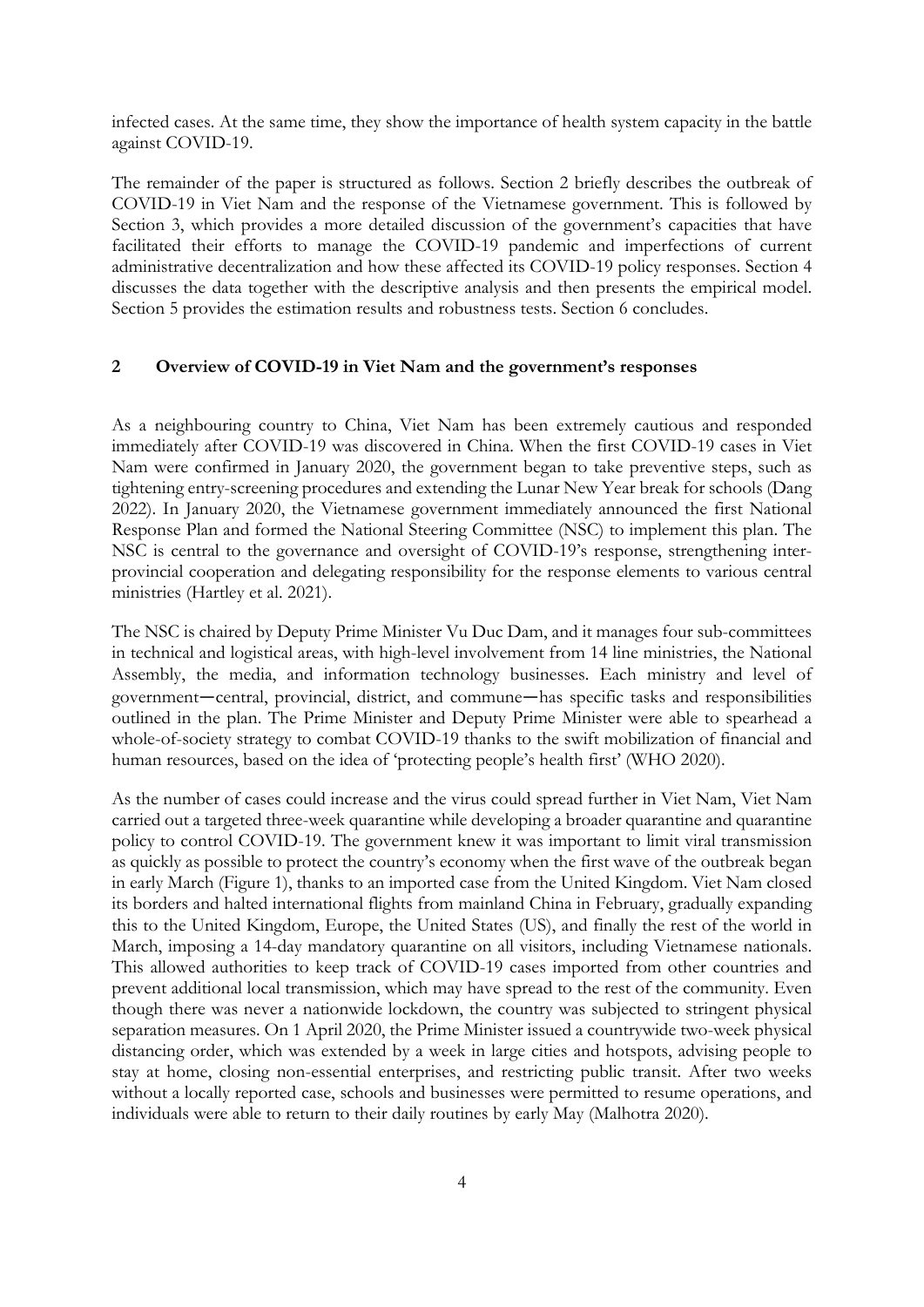

#### Figure 1: Evolution of COVID-19 confirmed cases and deaths in 2020

Note: COVID-19 = coronavirus disease.

Source: authors' compilation based on data from the COVID-19 Data Repository by the Center for Systems Science and Engineering (CSSE) at Johns Hopkins University.

As of July 2020, there were no additional COVID-19 incidents in Viet Nam caused by local transmission for more than three months. The country entered its second wave of illness when the Ministry of Health announced additional cases in Da Nang. On 28 July, the city of Da Nang was shut down for 15 days. Hundreds of illnesses linked to Da Nang were recorded around the country, with the first death on 31 July. In less than two months, Viet Nam had successfully controlled the epidemic for the second time, employing the same strategies as in the previous outbreak, and had resumed practically all economic operations. People who were infected abroad and were quarantined by the authorities were the cases in late 2020 (Dang 2022).

The government's commitment had remained the same in 2021, and it made efforts to achieve dual objectives of disease control and economic development. However, the fourth COVID-19 epidemic, which began in May 2021, resulted in the greatest increase in locally transmitted infections since the start of the pandemic (Figure 2). By late May, new highly contagious coronavirus variants were causing hundreds of positive cases per day, a low incidence rate by international standards but the highest in Viet Nam's history. As a result, authorities in the affected areas, as well as those in the country's three major cities—Ho Chi Minh City, Hanoi, and Da Nang—imposed severe mobility restrictions. As a result of the outbreak, several companies and industrial zones in the Bac Giang and Bac Ninh provinces, two important industrial centres in Viet Nam's north, were forced to close (Ngoc 2021). As of 31 July, all-time total infections stood at 145,686 cases and 1,306 deaths.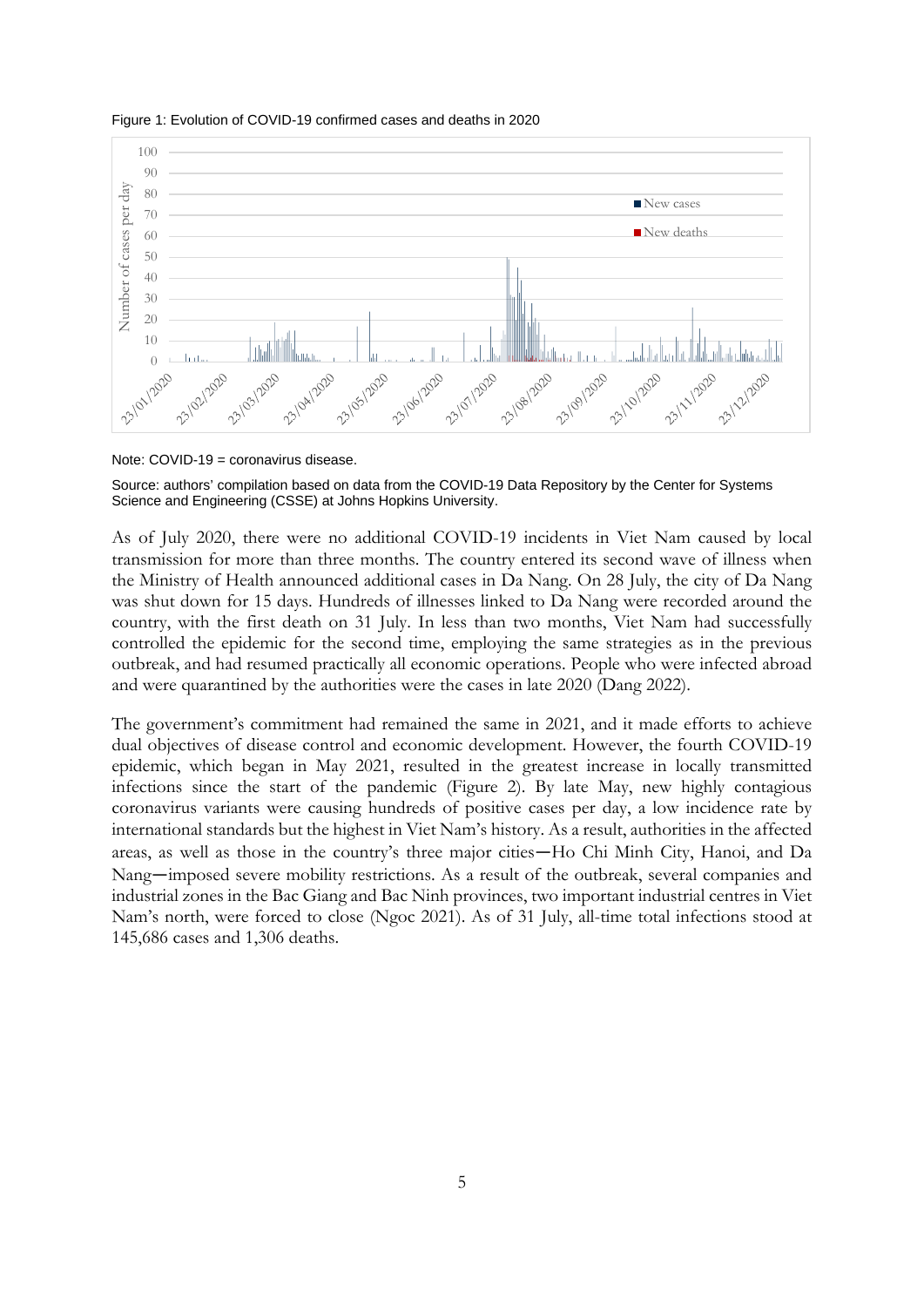

Figure 2: Evolution of COVID-19 confirmed cases and deaths in 2021

Note: COVID-19 = coronavirus disease.

Source: authors' compilation based on data from the COVID-19 Data Repository by the Center for Systems Science and Engineering (CSSE) at Johns Hopkins University.

## **3 The government's effectiveness in combating COVID-19**

Because Viet Nam is a one-party state, all government institutions at all levels are subordinate to the Vietnamese Communist Party. Decisions that can be taken by a single agency tend to be implemented quickly. Vietnamese institutions have often demonstrated an impressive capacity to mobilize and achieve targets—strong government leadership with effective multi-sectoral collaboration and coordination and successful mobilization of national resources using a wholeof-society approach (Malesky et al. 2014). For example, Viet Nam acted quickly in early 2020 in response to the first signs of the coronavirus pandemic. National borders were closed, and a testing and quarantine system was immediately put in place. Under the strong leadership of the government and effective multi-sectoral coordination and collaboration, a strategic approach to controlling and detecting COVID-19 has been successfully and rapidly implemented. Recent examples in 2021 include the supply and distribution of vaccines, as well as the deployment of medical equipment and health workers from central hospitals and provinces to virus hotspots. These were decisions that did not necessitate the alignment of the authority structure's fragments. The government drew lessons from previous epidemics and pandemics and acted on scientific evidence and expert advice (Pincus 2021).

Given the pandemic's complexity and multiple consequences, governments had to adapt quickly and ensure adequate coordination capacity was in place. Although the central government's standards and rules governing isolation and movement between provinces are clear and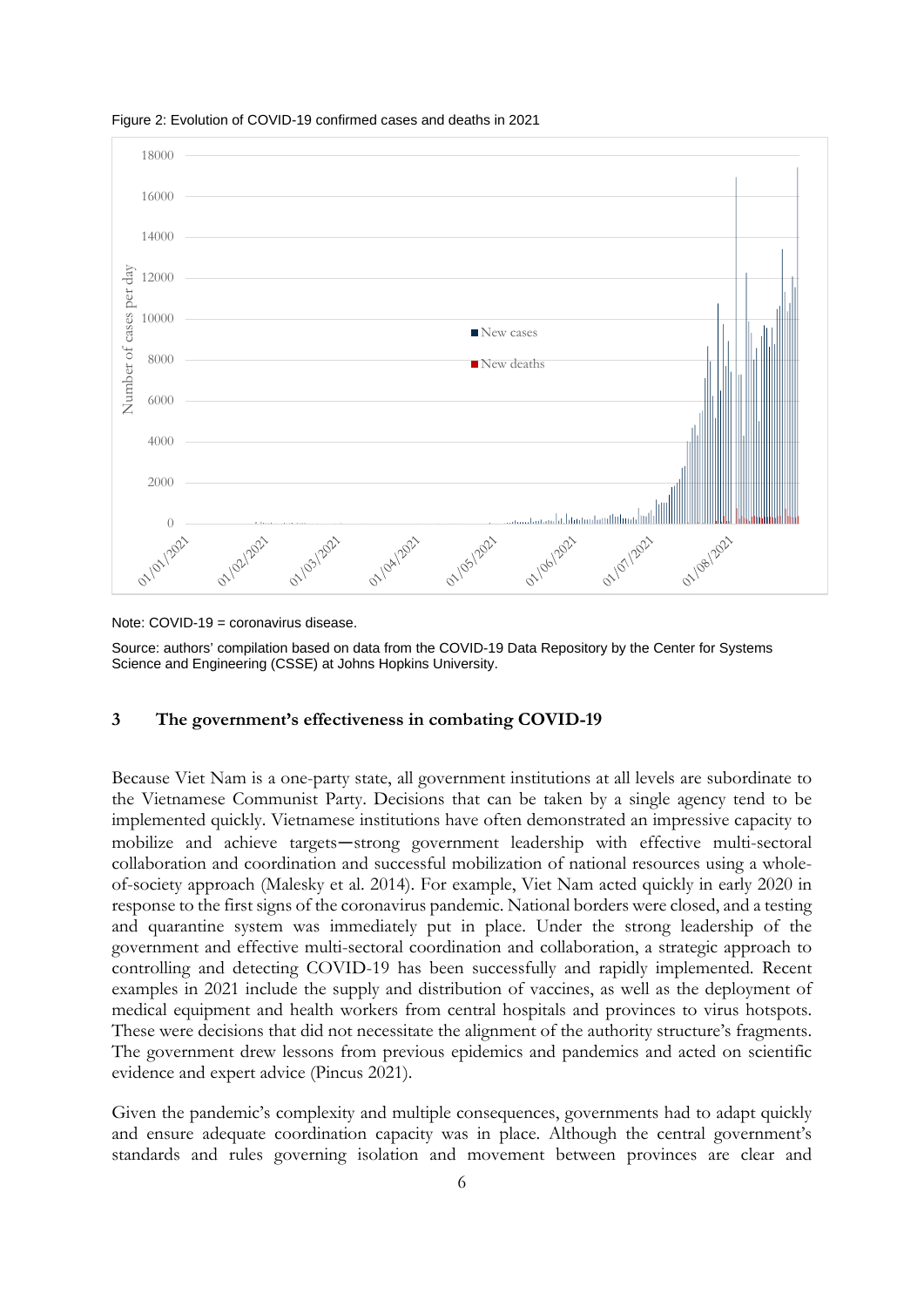consistently enforced, the ability to tailor the response to local conditions would be preferable. This could be seen in the first COVID-19 waves in 2020 and the first half of 2021 (Pincus 2021). The central government's clear vision of 'people's safety first', which was accepted as the national consensus, as well as its rules on quarantine, social distancing, and movement between provinces; free testing and treatment; and support for people in quarantine centres and affected by the pandemic were widely understood and followed by local governments and people. This helped Viet Nam contain the first waves of COVID-19 at relatively low levels of infection and made a robust economic recovery possible, building public trust in government. This high level of trust, in turn, made the government's responses more effective. More than 90 per cent of Vietnamese respondents between May 2020 and May 2021 believed the government was handling the situation 'very' or 'somewhat' well, according to the COVID-19 behaviour tracker, which was created by YouGov (2021), a British data analytics firm, and Imperial College London. Even when the worst wave of COVID-19 infections hit Viet Nam in May 2021, roughly 83 per cent of Vietnamese polled said they trusted the government's pandemic response, which was well above that of comparable data in Southeast Asia (Nguyen 2021).

Moreover, rather than controlling the flow of information, Vietnamese authorities chose to apply a more flexible strategy by prioritizing transparency and allowing information sharing. Viet Nam is a fully authoritarian state, a type of regime that is not always transparent. They are aware, however, that in matters of public health, transparency and communication are critical. And they gain legitimacy through their performance (Abuza 2020). Transparency efforts have also helped to alleviate scepticism about the COVID-19 state's reporting. Information on the COVID-19 pandemic, scenarios, and government policy interventions was disseminated in an open, diverse, and timely manner, followed by widespread policy consultation. The Ministry of Health has made all reported cases public, allowing for more in-depth analysis by data scientists and bloggers, as well as support from public health experts (Nguyen and Malesky 2020). Viet Nam was credited with turning the tide of public mistrust into firm confidence by handling the pandemic transparently and effectively. The transparency is to boost the trust of people and businesses in the fight against the pandemic, especially in policy responses, to achieve the dual goal of pandemic containment and economic recovery. This approach showed how Viet Nam combined democratic principles with authoritarian practices in a way that publicly promoted government legitimacy (Hartley et al. 2021).

However, the pandemic has also highlighted challenges in governance that call for reform in preparation for future crises. When the pandemic was out of control in July 2021, leading to a lockdown in many provinces, the decentralization system between the central and local governments showed weaknesses. The current local administration has two functions—organizing and ensuring the enforcement of the law in the community and determining local issues. It expresses a fundamental principle that policies and laws should be created by central agencies and that local governments are responsible for organizing their implementation under the supervision of higher government agencies.<sup>[2](#page-6-0)</sup> In addition, the authority of local governments is determined on the basis of the division of authority between central and local government agencies and between different levels of local government. This provision aims to create a space for local initiatives and self-responsibility and the effective control of power (Vietnam Law and Legal Forum 2017). This means provinces may have policies that, to some extent, conflict with those issued by the central government.

<span id="page-6-0"></span><sup>2</sup> The structure of Vietnamese administration is illustrated in Figure 3.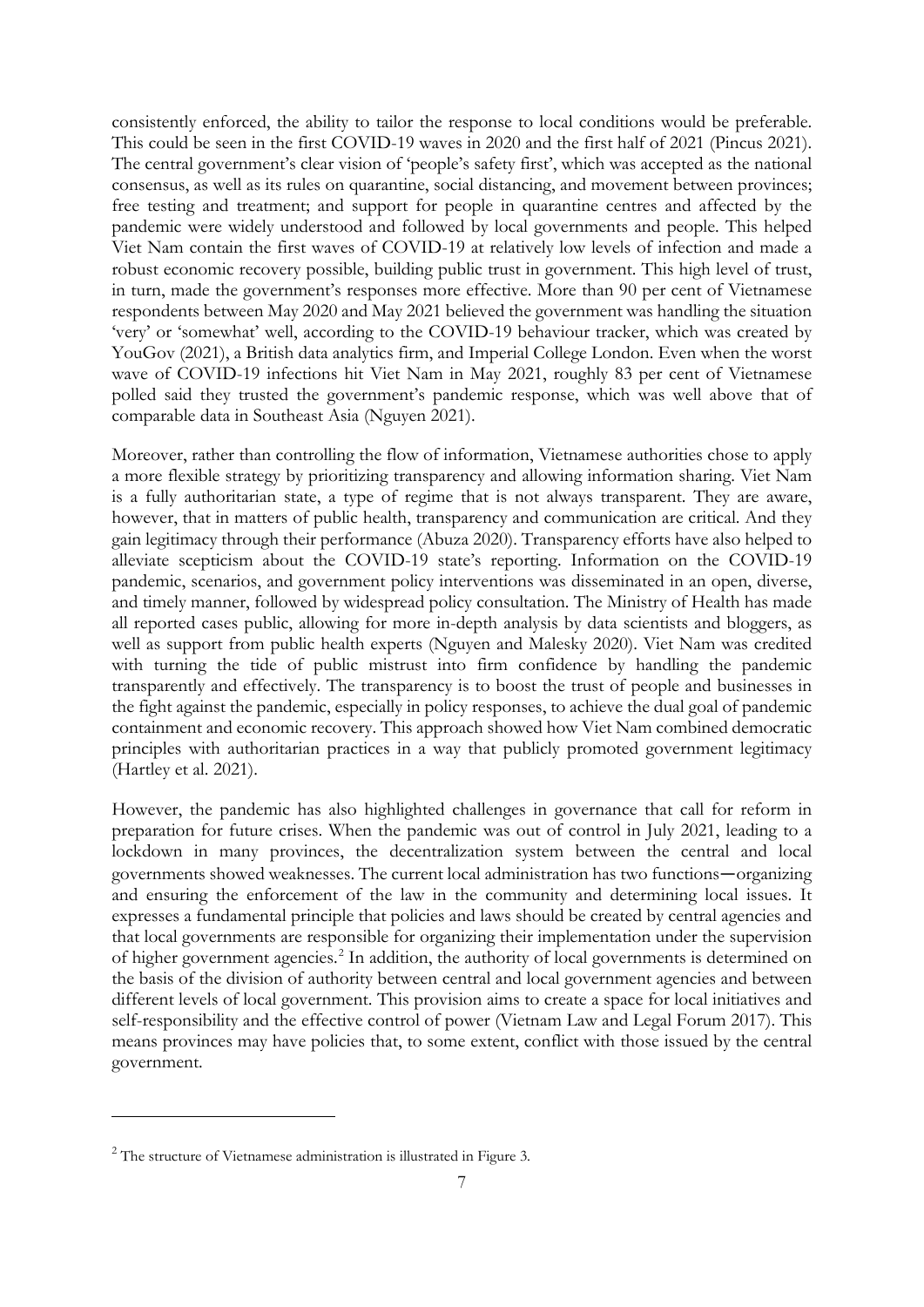#### Figure 3: Vietnamese administrative structure



Source: authors' compilation.

During the first waves, the system's shortcomings were exposed when several provinces implemented differing restrictions for mobility (travel and transportation), creating some supplychain interruptions. The various COVID-19 policies are implemented by local governments, sometimes in defiance of central government or health ministry directives (Tran 2021). The expenses became more obvious in the fourth wave of the Delta variety, when the magnitude of new cases and deaths was substantially higher, putting the health system under strain. They are primarily the result of disagreements between different levels of government on how to combat the virus while also achieving economic growth. Local governments implemented a variety of social distancing, testing, and quarantine regimes, which were usually inconsistent and changed. People and businesses were perplexed by the shifts and disparities between locations. Despite the criteria for applying social distancing measures, local authorities quarantined entire villages in several cases where there were no active cases (Government of Vietnam 2021). Local authorities were cautious because they feared punishment for rising case levels—not for extreme control measures that violated central government rules.

Local authorities' conservatism was evident in local travel and transportation restrictions within and between provinces, as well as related testing and quarantine rules. Local governments issued inconsistent travel permit rules—rules that were frequently changed in unpredictable ways—and related test requirements. The increased number of checkpoints and roadblocks disrupted supply networks, especially those of critical products and export goods, as well as increasing testing costs for enterprises. Despite efforts to create 'green routes' or 'bubbles' or to apply standard requirements for air travellers (evidence of two vaccinations or a negative test and no symptoms, as well as following Ministry of Health quarantine requirements based on the risk level of departure locations), local authorities, fearful of being held responsible for the local case count, imposed harsher conditions that did not follow central government directives. Furthermore, the direction of the central government has been uncertain at times, and laws and regulations have been slowly disseminated, leaving room for interpretation and the implementation of tighter restrictions and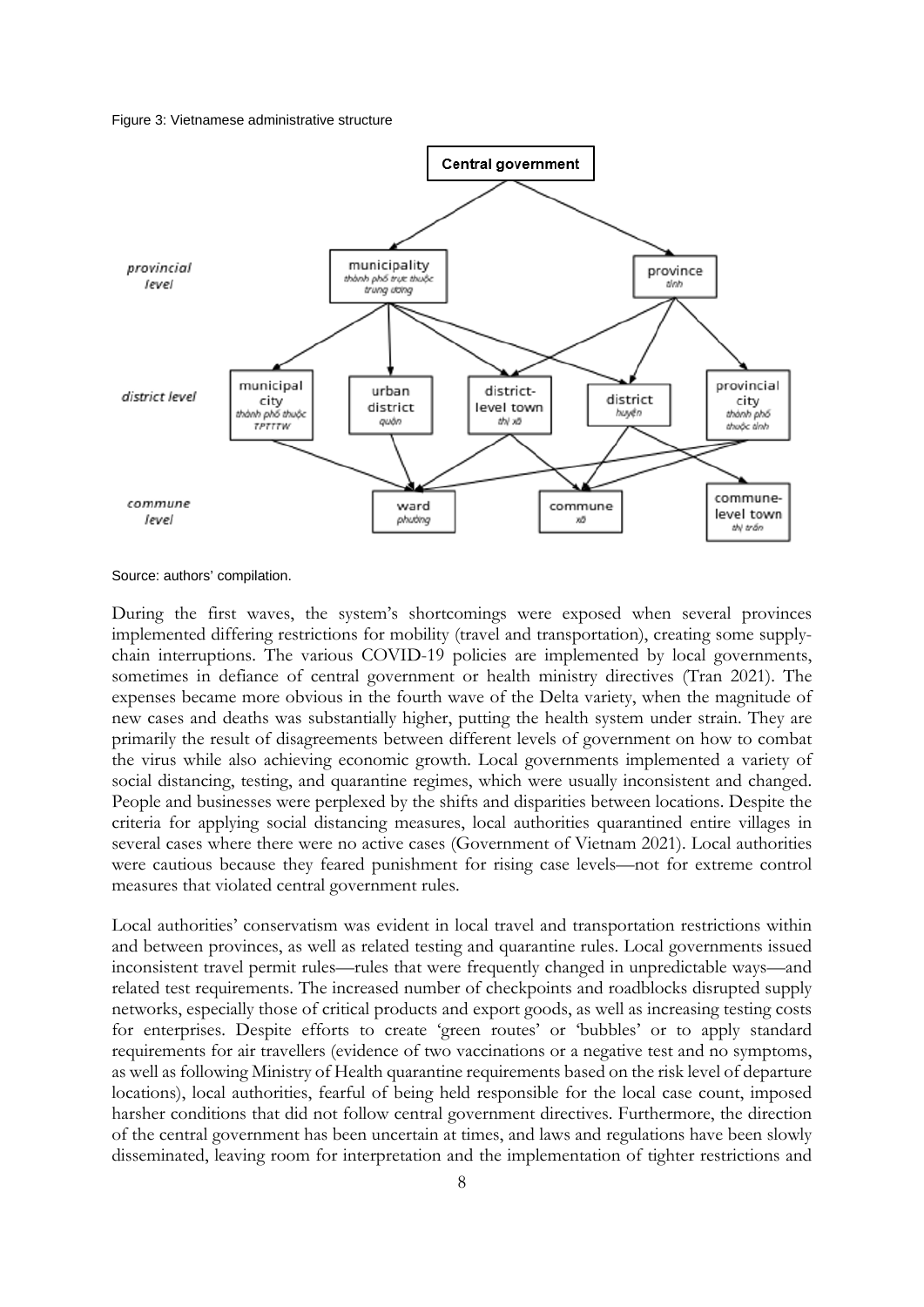requirements at the local level. The strategy shifted from 'zero COVID' to 'safe and flexible adaptation and effective control of the COVID-19 pandemic', but the 'new normal' precondition of vaccination rates approaching community immunity and safety standards and rules (such as for goods and passenger transportation or for businesses to operate safely in the new normal) were vague, complicated, or delayed. As a result, there was a race to the bottom that did not contribute to the national goals of COVID-19 control while safeguarding the economy and livelihoods (Pincus 2021).

## **4 Data description**

The data set used in the study is created from multiple sources. Table 1 provides summary statistics for the main variables.

| <b>Variables</b>                             | N  | Mean    | <b>SD</b> | <b>Min</b> | <b>Max</b> |
|----------------------------------------------|----|---------|-----------|------------|------------|
| Opportunities for participation in elections | 63 | 1.44    | 0.13      | 1.17       | 1.81       |
| Participated in formal associations          | 63 | 0.52    | 0.17      | 0.18       | 0.83       |
| Participated in informal associations        | 63 | 0.17    | 0.08      | 0.01       | 0.39       |
| Voted in People's Council election           | 63 | 0.53    | 0.08      | 0.34       | 0.74       |
| Voted in last national assembly election     | 63 | 0.46    | 0.09      | 0.27       | 0.64       |
| Village chief elected                        | 63 | 0.85    | 0.07      | 0.68       | 0.97       |
| Participated in election                     | 63 | 0.63    | 0.07      | 0.44       | 0.84       |
| Quality of village head elections            | 63 | 1.53    | 0.17      | 1.05       | 1.90       |
| Invited to participate                       | 63 | 0.60    | 0.16      | 0.23       | 0.93       |
| Voted for winner                             | 63 | 0.92    | 0.05      | 0.76       | 1.00       |
| Access to information                        | 63 | 0.83    | 0.07      | 0.69       | 1.04       |
| Searched state policy and legislation        | 63 | 0.15    | 0.05      | 0.07       | 0.29       |
| Received information of state policy         | 63 | 0.13    | 0.05      | 0.06       | 0.27       |
| Information received useful                  | 63 | 0.14    | 0.05      | 0.06       | 0.28       |
| Information received reliable                | 63 | 0.14    | 0.05      | 0.05       | 0.27       |
| Reasonable waiting time for information      | 63 | 1.00    | 0.01      | 0.98       | 1.00       |
| <b>Contacted People's Council</b>            | 63 | 0.05    | 0.03      | 0.01       | 0.14       |
| <b>Contact People's Council successfully</b> | 63 | 0.91    | 0.14      | 0.34       | 1.00       |
| Responsive to appeals                        | 63 | 1.00    | 0.24      | 0.58       | 1.65       |
| Actions taken by citizens                    | 63 | 0.24    | 0.09      | 0.09       | 0.49       |
| Successful actions of citizens               | 63 | 0.21    | 0.08      | 0.08       | 0.41       |
| Quality of public healthcare                 | 63 | 1.99    | 0.09      | 1.70       | 2.21       |
| Log (deaths/mil. pop)                        | 63 | $-8.27$ | 1.62      | $-9.21$    | $-3.54$    |
| Log (infected cases/100,000 pop)             | 63 | $-3.56$ | 2.06      | $-9.21$    | $-0.24$    |
| Log (population density)                     | 63 | 5.72    | 1.00      | 3.93       | 8.39       |
| Log (GRDP per capita)                        | 63 | 3.94    | 0.43      | 3.03       | 5.04       |
| Log (hospital beds/100,000 pop)              | 63 | 0.34    | 1.17      | $-3.51$    | 1.88       |
| Log (population over 60)                     | 63 | 4.95    | 0.70      | 3.25       | 6.92       |

Table 1: Descriptive statistics

Source: authors' construction.

### **4.1 Measure of pandemic outcomes**

We use some indicators that have been frequently employed in the literature to measure the health effects of the pandemic such as confirmed COVID-19 cases (i.e. infections) and deaths. This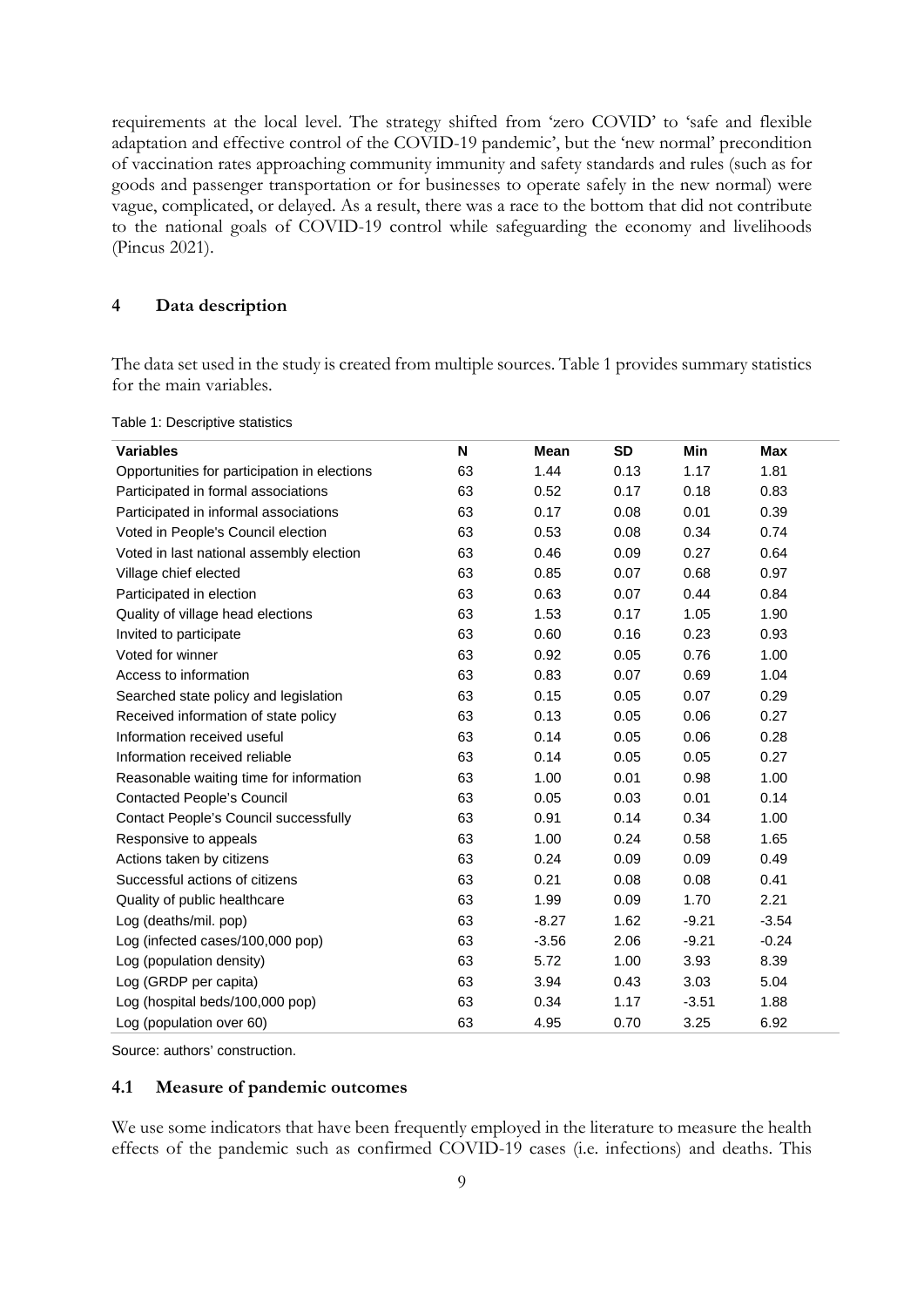information has been published and updated daily by the Ministry of Health. Confirmed COVID-19 cases and deaths measure the total number of cases and deaths linked to COVID-19 as of 31 July 2021. We choose this cut-off date because it is before Viet Nam implemented widespread lockdowns in many provinces, especially in the South due to the spread of the Delta variant. We also normalized the cases and deaths by the local population to account for between-province differences in population. Figure 4 illustrates the spread of COVID-19 over the country in July 2021. We can observe that economic centres with a high population density, such as Da Nang, Hanoi, Ho Chi Minh City, and surrounding areas, tend to be more infected (adjusted by the population). Regions with a low population density, such as the Northern Midland and Mountains, the Central Coast, and the Central Highlands, have fewer infected cases.

> Ha Noi HCM city Da Nang

Figure 4. Accumulated COVID-19 confirmed cases in provinces by 31 July 2021

Note: lighter colors mean a lower level of confirmed cases per 100,000 citizens.

Source: authors' illustration based on Viet Nam's Ministry of Health data. Map created using ArcGIS.

As mentioned in Gisselquist and Vaccaro (2021), the published numbers of confirmed cases may underestimate the actual numbers of infections due to incomplete testing and incomplete testing sensitivity. The number of confirmed deaths is also likely to be underestimated as there are deaths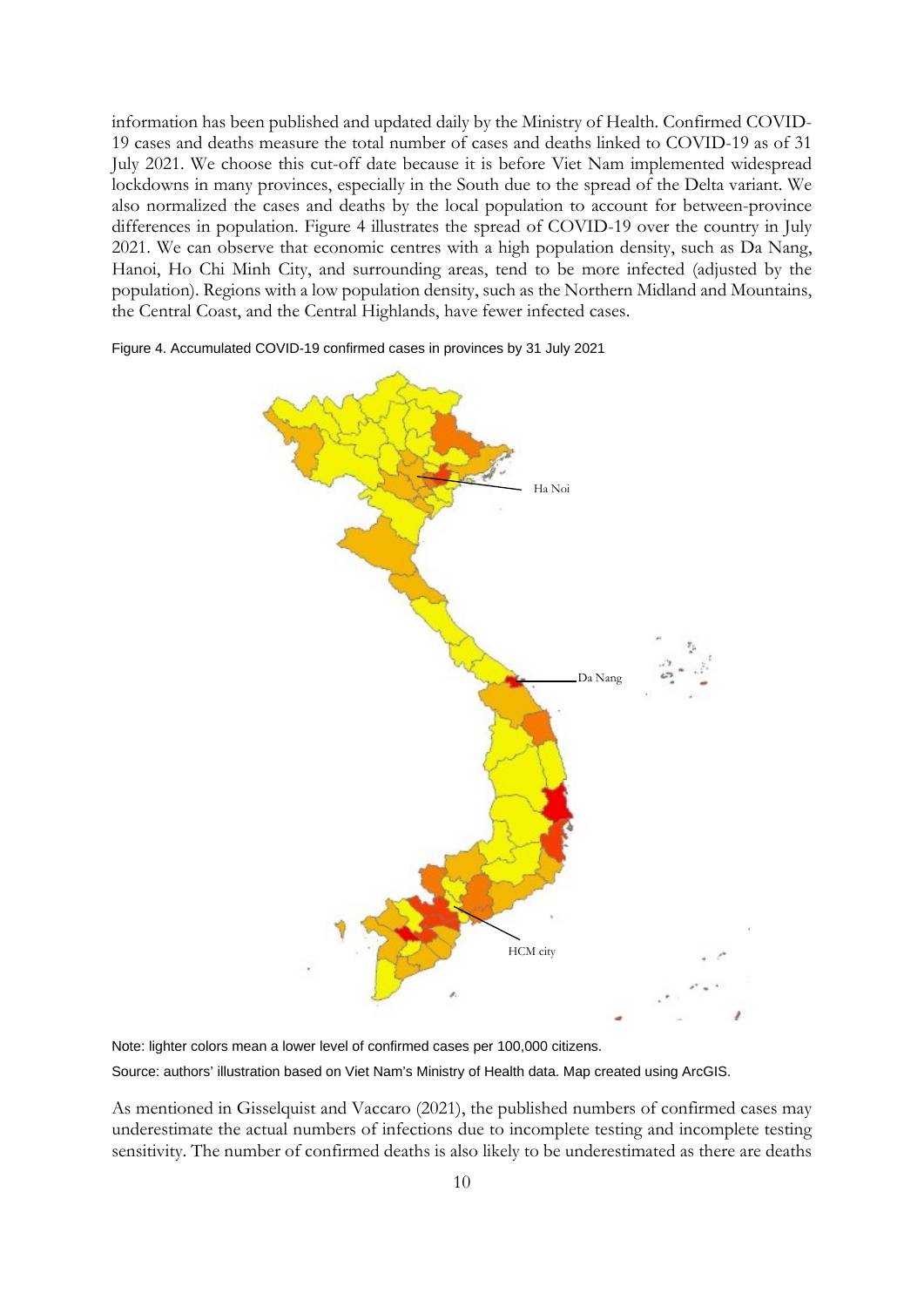from other diseases not recorded as being caused by COVID-19. However, these measures are commonly used in many studies on COVID-19. For instance, Ferraresi et al. (2020) have used the number of confirmed cases as a measure of COVID-19 health outcomes. Similarly, this measure is used in the studies by Polo (2020) and Qiu et al. (2020). For the number of confirmed deaths, it has been used in Cheibub et al. (2020), Sebhatu et al. (2020), and Vadlamannati et al. (2021) as a measure of COVID-19 health outcomes.

## **4.2 Measures of effectiveness of local government**

To measure the effectiveness of the local government, we used the Provincial Governance and Public Administration Performance Index (PAPI) in 2019. This index is created by surveying citizens' opinions on the quality of governance and public services at the local level. This survey has been annually implemented since 2010 by the United Nations Development Program and Viet Nam Fatherland Front (UNDP et al. 2012). The survey uses a clustered sampling approach to provide representative citizens' responses to the quality of governance in all levels of the Vietnamese government from the province level to the village. The sample includes all 63 provinces. [3](#page-10-0)

Although PAPI is designed to measure overall provincial performance, it is first scored at the individual level and then an unweighted index is calculated by averaging respondent scores (with a score ranging from 10 to 60) and six individual sub-indices (with scores ranging from 1 to 10). The six sub-indices include the following: 1) participation, a measure of the citizens' knowledge, opportunities for participating in local elections, and quality of leaders; 2) transparency measures citizens' access to information such as local budget and land-use plans; 3) accountability measures the interaction level with local authorities, how local governments respond to citizens' appeals or access to justice services; 4) control of corruption measures the level of corruption in service delivery and other services by local governments and their willingness to fight it; 5) public administrative procedures measure the quality of providing certification services, land certificates, and construction permits; and 6) public services delivery measures the quality of social security, public health services, education, and infrastructure in the locality. In all sub-indices, a better score means a higher quality of local governance (Malesky et al. 2014).

## *Local government capacity*

The measures of government capacity are based on the idea that the prompt policy responses to the health crisis will rely on the local governance capacity (Toshkov et al. 2021). [4](#page-10-1) In order to take appropriate policy measures to address the health crisis, governments need to be able to provide adequate health infrastructure to assess the risks and responses to the health crisis. We take the sub-index of the quality of public healthcare and the number of hospital beds per million population as proxies for local government capacity.

## *Local government legitimacy*

Legitimacy in the context of COVID-19 can be defined as 'the ability of leaders to win compliance with new public health orders because people share a widespread belief that everyone is complying'

<span id="page-10-0"></span><sup>3</sup> CECODES et al. (2012). The Viet Nam Governance and Public Administration. Data available at [http://www.papi.vn.](http://www.papi.vn/)

<span id="page-10-1"></span><sup>4</sup> Other studies, such as Christensen et al. [\(2016\)](https://www.tandfonline.com/doi/full/10.1080/13501763.2021.1928270) and Capano et al. [\(2020\)](https://www.tandfonline.com/doi/full/10.1080/13501763.2021.1928270), also discussed governance capacity during crises.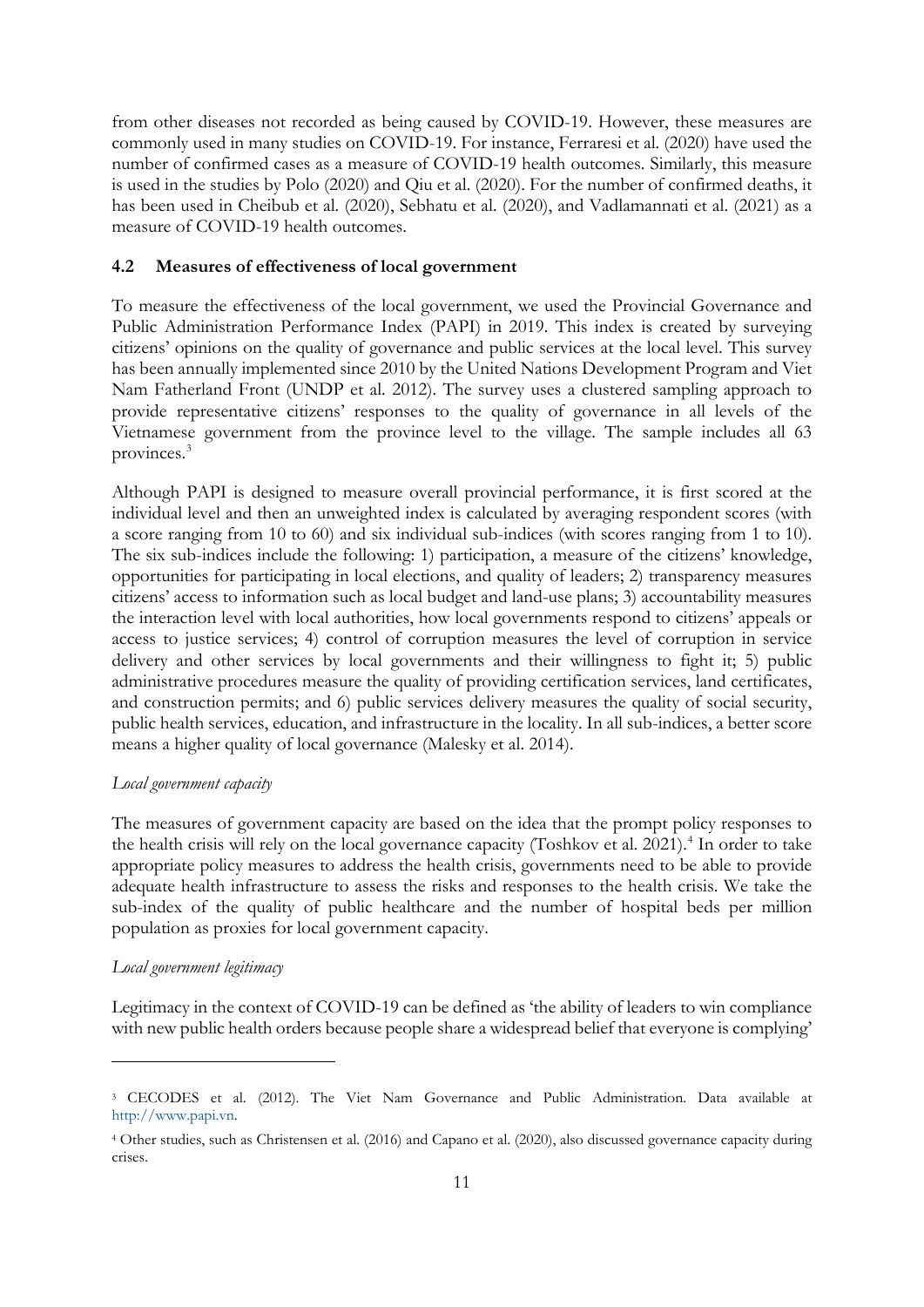(Stuti 2020: 1). We use some potential PAPI dimensions that could impact compliance to assess whether the quality of local governance enhanced compliance. Performance in some PAPI categories by local governments could play an influence and is likely to boost citizen trust in local governments, potentially leading to more compliance with social distancing or lockdown regulations. For example, because of the familiarity of participation in local affairs and readiness to obey laws, good performance in Participation at Local Levels could boost citizen compliance. As citizens have a better understanding of local decision-making processes, they may have more faith in local governments. Accountability may also affect compliance because proof of better accountability by local officials may improve willingness to follow their rules (UNDP et al. 2021).

## **5 Relationship between local government effectiveness and COVID-19's health impacts**

To assess the relationship between government effectiveness in these dimensions on health outcomes, we regress the 2019 provincial score for each of the above dimensions with health outcomes. The regression equation is as follows:

$$
Cases_i = \alpha + \beta ELG_i + X_i + \varepsilon_i \tag{1}
$$

where  $Case<sub>i</sub>$  is the accumulative number of infected cases and deaths in province *i* in 2020–21. Our main variable,  $ELG_i$ , is the different proxies for local government effectiveness in province  $i$ in 2019. The main variable is lagged by one year to mitigate the problem of endogeneity. The coefficient of interest is  $\beta$ , capturing the relationship between local government effectiveness and health indicators. The provinces with better capacity in terms of health systems and efficiency in governance are expected to cope and control the spread of COVID-19 better.

 $X_i$  are provincial characteristics. They include province economic wealth, population density, and the age structure of a population. Uneven responses to COVID-19 could be mainly because of inadequate health infrastructure, which is proxied by ln(provincial GDP per capita). Despite the importance of health infrastructure in managing COVID-19 cases, the spread of COVID-19 is influenced by the interaction of other socio-economic variables at the local level, such as population density and the senior population. Therefore, we control for ln(population density) and log(population over 60) in the regression. In the full models, we also control for regional dummies.

Figure 5 shows the estimated regression coefficients. The dots in a coefficient plot reflect a predictor's point estimates, while the spikes represent its 90 per cent confidence intervals. In this figure, we investigate two specifications. The details of the specifications used in the regression model and results can be found in the Appendix. The first is a baseline specification, where the independent variables include different categories for the level of participation. Provincial characteristics such as the elderly population, gross domestic product (GDP) per capita, and population density have been added. These control variables allow us to explain the differences in the level of infected cases and death rates across provinces with varying degrees of governance quality (Serikbayeva et al. 2021). In the full specification, we additionally control for regional dummies, examining the possibility that policy measures may vary within a region.<sup>[5](#page-11-0)</sup>

<span id="page-11-0"></span><sup>5</sup> Viet Nam has been divided into six regions: Northern Midland and Mountain, Red River Delta, Central Coast, Central Highlands, South East, and Mekong River Delta.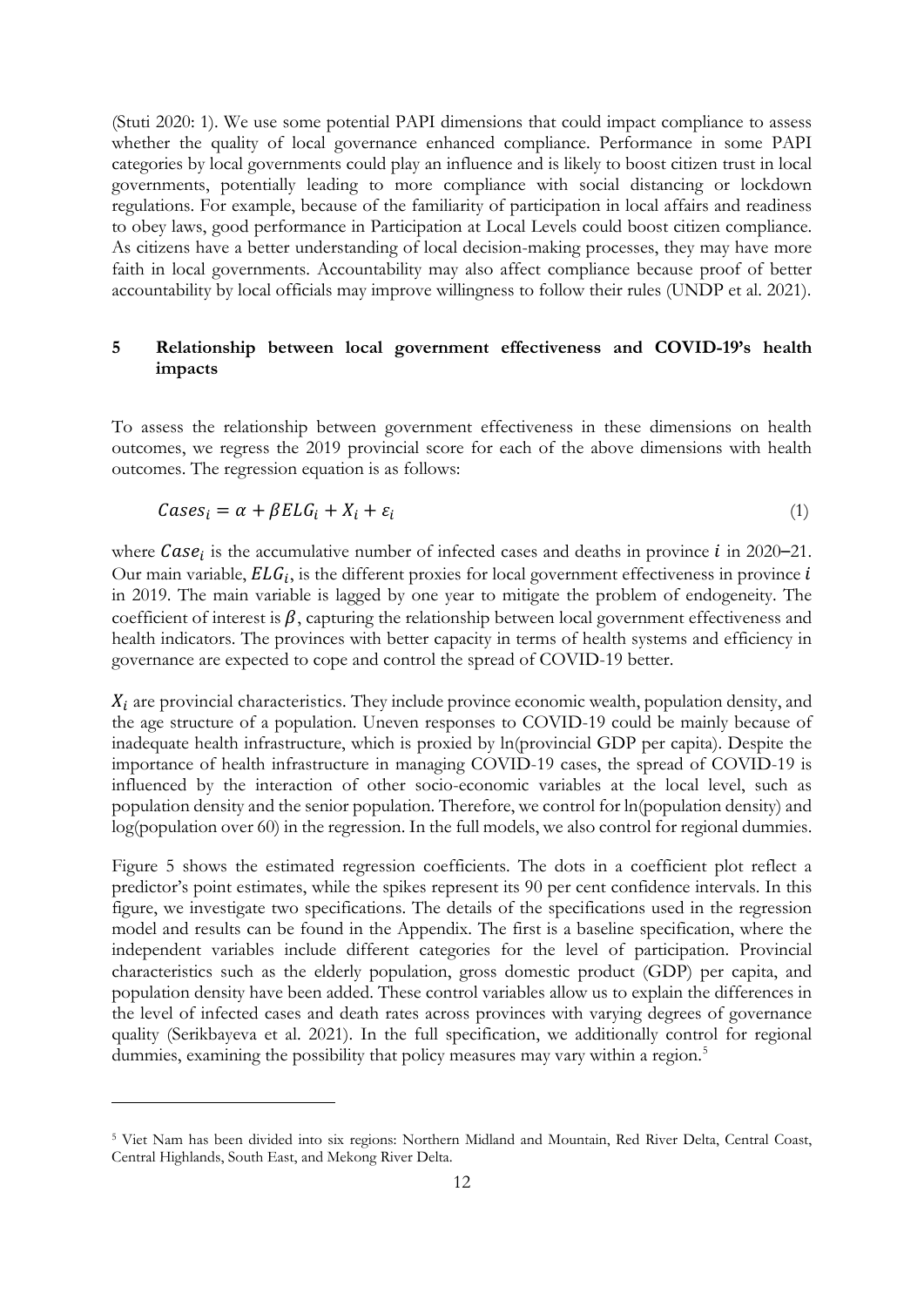![](_page_12_Figure_0.jpeg)

![](_page_12_Figure_1.jpeg)

Note: see Tables A1 and A2 for the detailed regression results.

Source: authors' construction.

The results show that provinces where people have more opportunities for participation in elections tend to have lower infected cases. Since the outcome variable is the natural log of the confirmed COVID-19 cases, one standard deviation higher for opportunities for participation in elections will reduce roughly 44 per cent of the predicted number of infected cases over 100,000 people. Especially, the coefficients are significant for several sub-components, such as participation in the formal and informal association, and have been voting in the National Assembly election or quality of village head elections. The other coefficients are not statistically significant. In the full specification, we do not observe a significant relationship between different measures of participation on health indicators. This shows that the effects are not different across regions. However, we observe statistically insignificant associations between different participation measures with the number of deaths, as shown in Figure 6. The results in these regressions have the same specification as those in Figure 5. The findings suggest that better participation is not effective in reducing the number of deaths.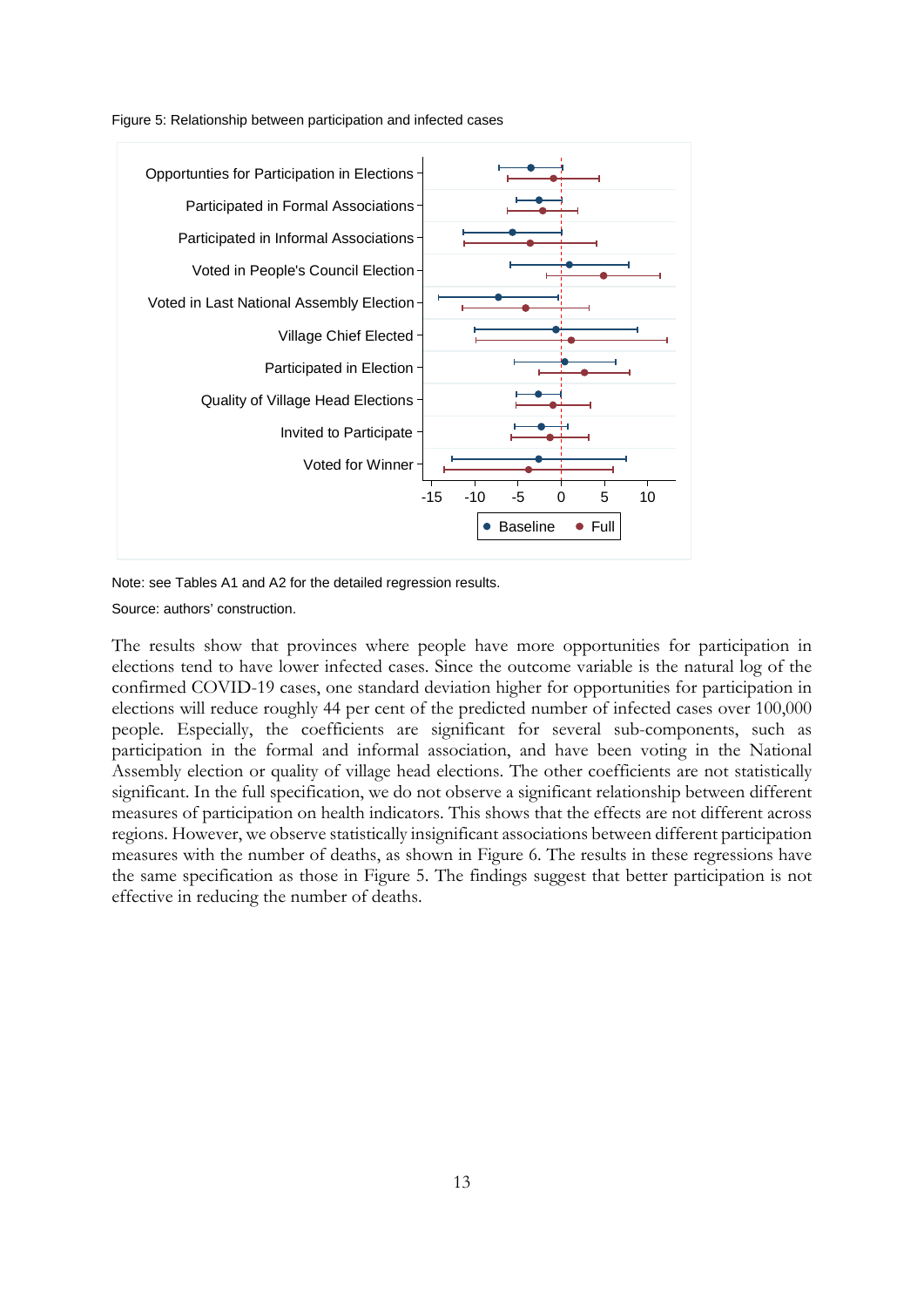Figure 6: Relationship between participation and death cases

![](_page_13_Figure_1.jpeg)

Note: see Tables A3 and A4 for the detailed regression results.

Source: authors' construction.

Figures 7 and 8 show the relationship between the 2019 provincial scores for each dimension on transparency with health outcomes. As seen, apart from the last sub-index, *waiting time for information*, each of the remaining five dimensions has a significant and negative relationship with the number of infected cases. For example, a one standard deviation increase in the score of access to information leads to about a 7 per cent lower number of confirmed cases over 100,000 citizens. For the dimension of information received useful, a one standard deviation increase in the score led to an 8 per cent decrease in the number of confirmed cases over 100,000 citizens. Similarly, a one standard deviation increase in the dimension of information received reliable leads to 7.3 per cent fewer infected cases over 100,000 citizens. All this fits with the notion that improvements in governance effectiveness lead to lower levels of health impacts. These findings are also consonant with the previous studies showing that transparency increases trust in local governments. For example, Vu (2021) demonstrates there is a link between public trust in government and policy compliance. Public trust in the government increases the likelihood that they will follow government policies and regulations during the COVID-19 epidemic, thereby reducing infections and deaths. However, when we control for regional dummies, the estimates are almost the same and statistically significant. We find relatively weak evidence of an inverse relationship between government transparency and COVID-19 deaths (Figure 8).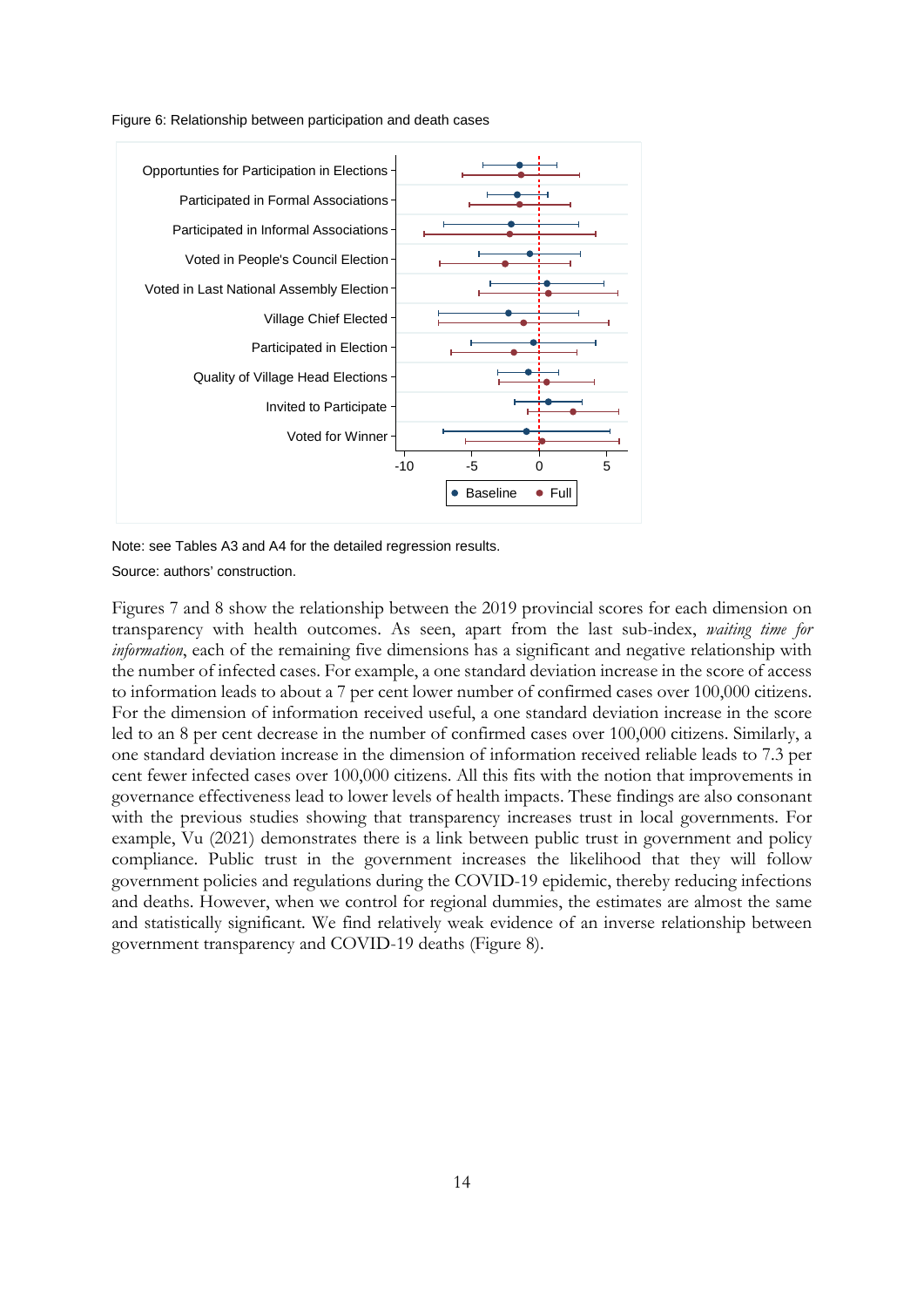![](_page_14_Figure_0.jpeg)

Figure 7: Relationship between transparency of local decision making and infected cases

Note: see Tables A5 and A6 for the detailed regression results.

Source: authors' construction.

Figure 8: Relationship between transparency of local decision making and death cases

![](_page_14_Figure_5.jpeg)

Note: see Tables A7 and A8 for the detailed regression results.

Source: authors' construction.

Figure 9 shows the relationship between different dimensions of accountability and infected cases. The estimates are significant in some dimensions such as responsive to appeals, actions taken by citizens, and successful actions of citizens. The results also indicate that improvement in those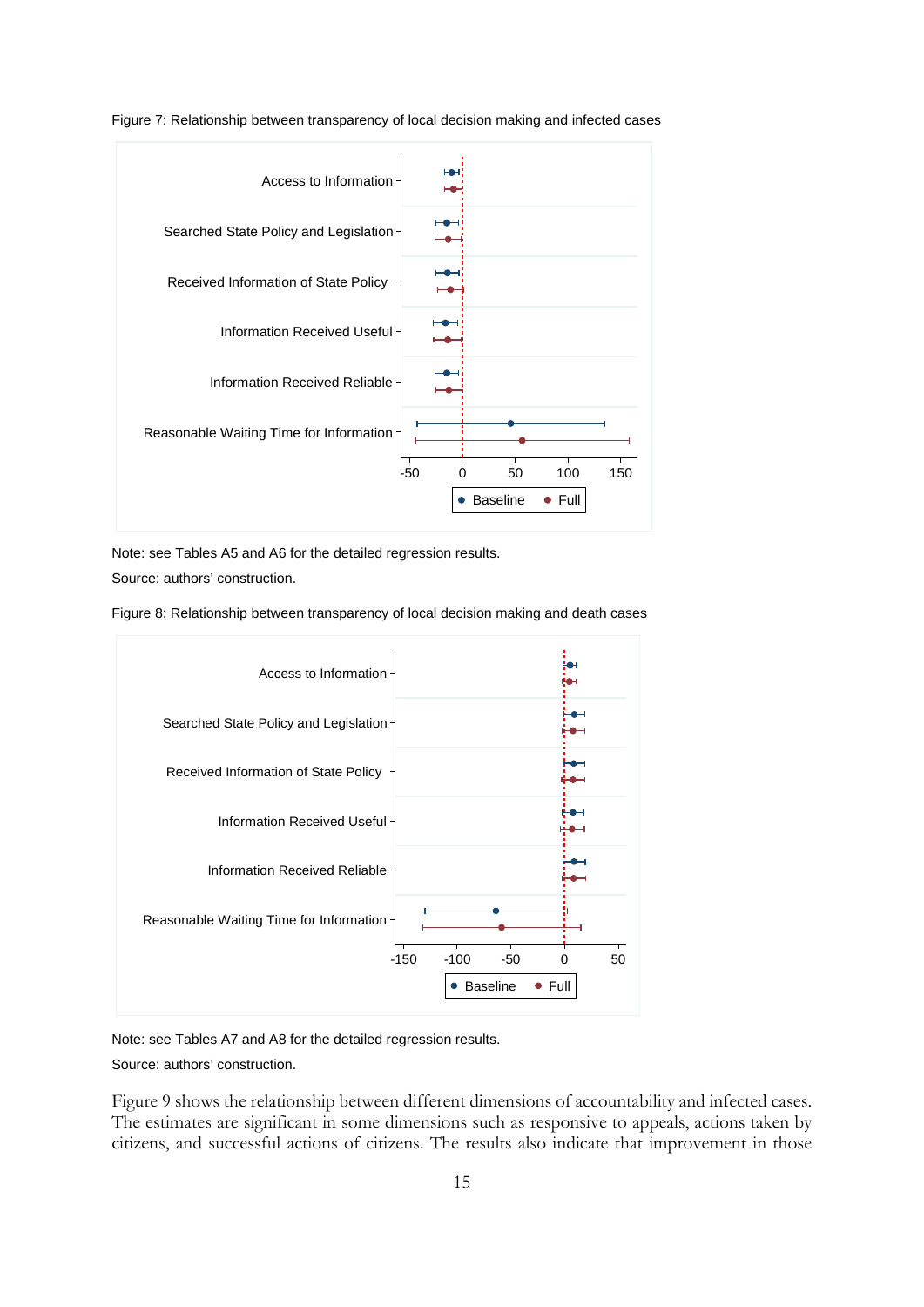dimensions will reduce the number of infected cases. However, when we control for the regional dummies, the relationship becomes either inverse or non-significant, depending on the dimension of the accountability. At the same time, the regression estimates of the relationships between different dimensions of accountability and COVID-19 deaths show that all of them are not statistically significant, as shown in Figure 10.

![](_page_15_Figure_1.jpeg)

Figure 9: Relationship between accountability and infected cases

Note: see Tables A9 and A10 for the detailed regression results.

Source: authors' construction.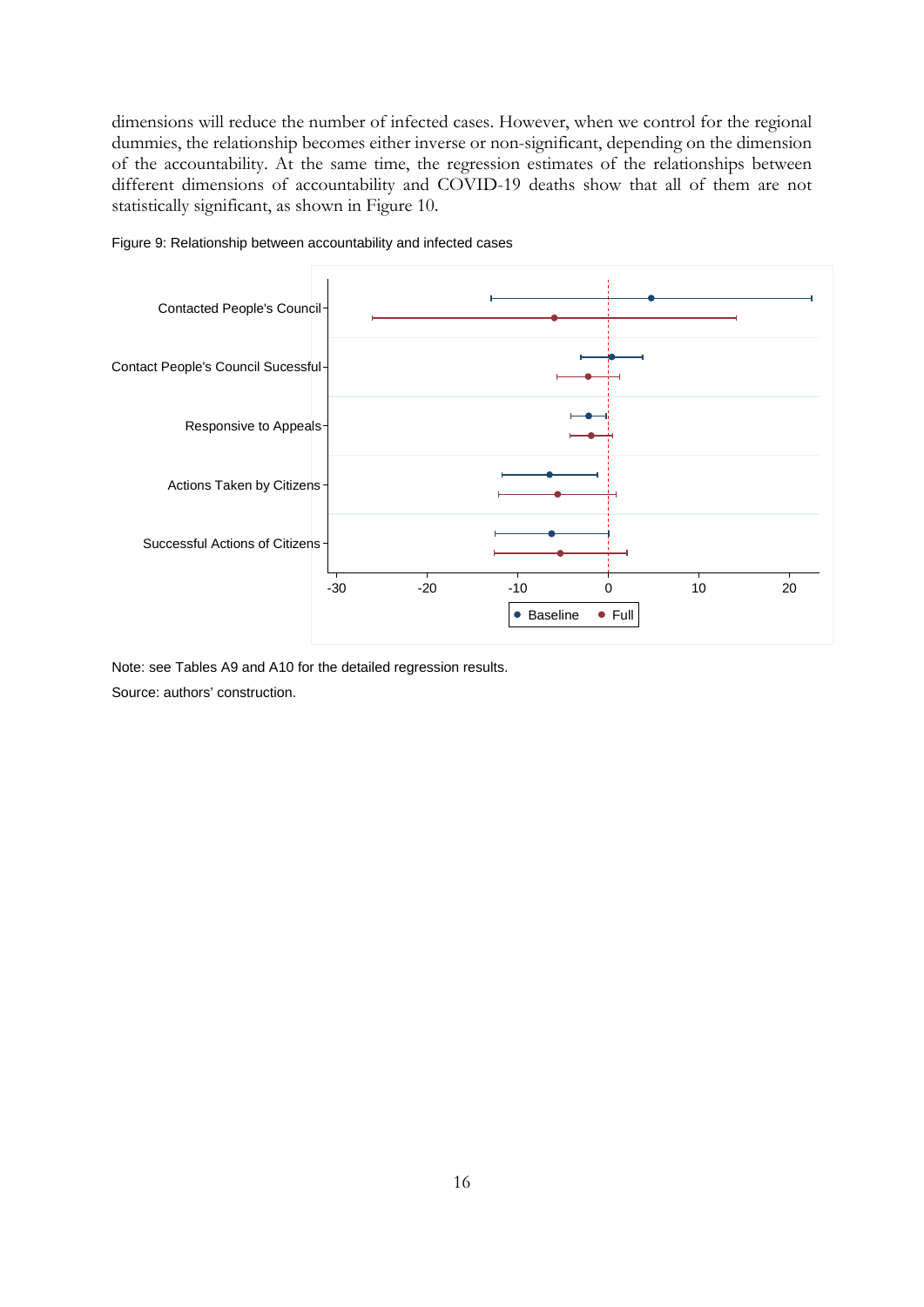Figure 10: Relationship between accountability and death cases

![](_page_16_Figure_1.jpeg)

Note: see Tables A11 and A12 for the detailed regression results.

Source: authors' construction.

A strong and effective public health infrastructure is required to respond to any health crisis, such as pandemics. It is also needed to tackle ongoing concerns, such as the prevention and management of communicable and non-communicable diseases (Pandey et al. 2021). Nguyen and Malesky (2020) argued that the standard of care in Vietnamese hospitals has steadily improved. Vietnamese citizens therefore no longer must be concerned about the costs of COVID-19 tests (formal or informal), associated hospitalization, and centralized quarantine, which increased their willingness to comply with extensive contact tracing and strict quarantine measures. Figure 11 shows that the estimated coefficient on government capacity, which is proxied by log(number of hospital beds over 100,000 people), is statistically significant and negative, meaning that increased health infrastructure is significantly associated with decreased infected rates. The coefficient is also not significant while we control for regional dummies, but the magnitude is similar. The coefficients on quality of public healthcare are negative, appearing to suggest that the higher perception of citizens on the quality of public healthcare will lower COVID-19 confirmed cases, but the effects are statistically insignificant. For the association between government capacity and deaths from COVID-19, the coefficients are not statistically significant (Figure 12).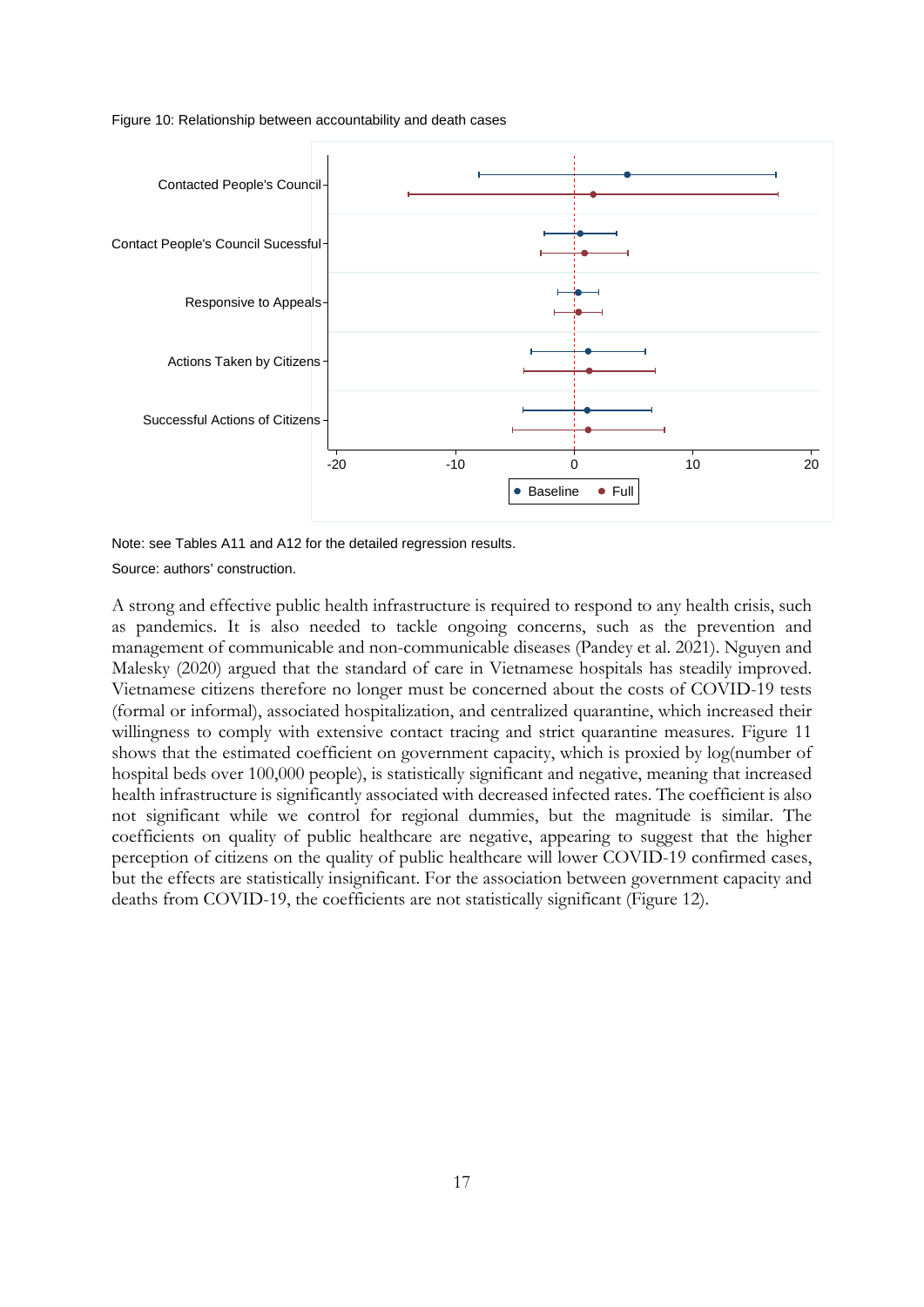Figure 11: Relationship between capacity and infected cases

![](_page_17_Figure_1.jpeg)

Note: see Table A13 for the detailed regression results.

Source: authors' construction.

Figure 12: Relationship between capacity and deaths

![](_page_17_Figure_5.jpeg)

Note: see Table A14 for the detailed regression results.

Source: authors' construction.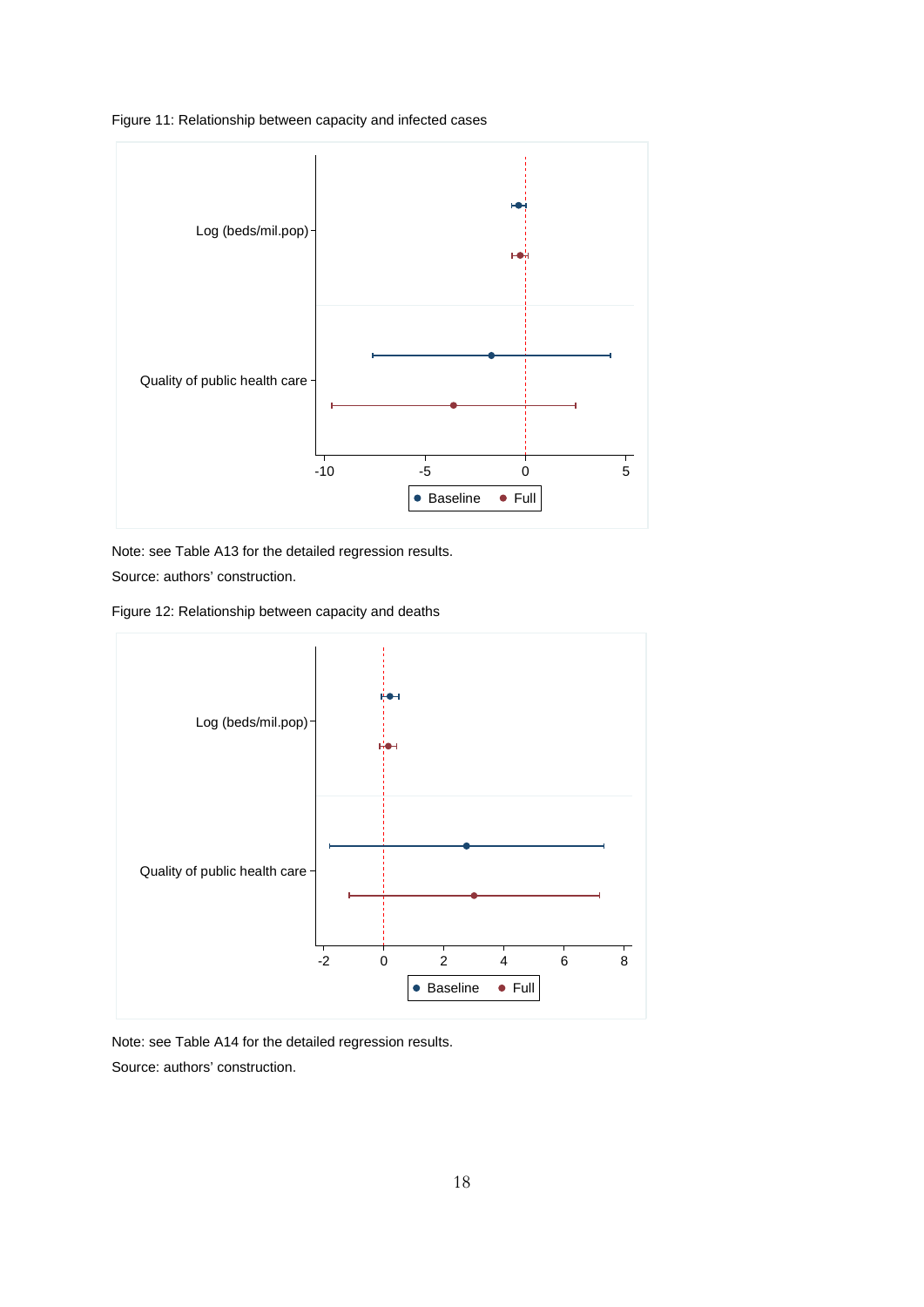### **6 Conclusion**

In this study, we investigate the various aspects of government effectiveness in explaining the variation in COVID-19 confirmed cases and death levels in Viet Nam. We use the Provincial Governance and Public Administration Performance Index in 2019 to measure the effectiveness of the local government and examine its relationship with health outcomes such as confirmed cases and deaths. One of the major findings suggests that health system capacity is critical in the fight against COVID-19. The effect of government transparency, which is consistently negative and statistically significant across all model specifications, shows that increased government transparency is significantly associated with lower confirmed rates. For the impact of the level of participation, we find that provinces that have higher quality of village head elections or where people have more opportunities for participation tend to have lower infected cases, especially those where people participate in the formal and informal association and have voted in the National Assembly election. Although the results may not imply the causality, the statistical correlation between local government effectiveness and health indicators, controlling for other factors, provide evidence that good governance is importance in dealing with a crisis (UNDP et al. 2021).

The empirical findings of the study provide some implications. The first is to increase government effectiveness by increasing transparency and accountability at all levels. These characteristics are the result of a long-term investment in the quality and credibility of government institutions. The second is the importance of having a capable government. While policy implementation characteristics influence policy outcomes, it is critical to facilitate the accumulation of governance capacity. The COVID-19 experience emphasizes the need to strengthen the effective public health system with adequate investments in trained personnel and infrastructure (Serikbayeva et al. 2021). Gaps in healthcare infrastructure and resource distribution across jurisdictions should be evaluated and adjusted as needed. It is also necessary to create effective mechanisms for leveraging the private health sector's capacity.

#### **References**

- Abuza, Z. (2020). 'Explaining Successful (and Unsuccessful) COVID-19 Responses in Southeast Asia'. *The Diplomat*. Available at: [https://thediplomat.com/2020/04/explaining-successful-and-unsuccessful](https://thediplomat.com/2020/04/explaining-successful-and-unsuccessful-covid-19-responses-in-southeast-asia/)[covid-19-responses-in-southeast-asia/](https://thediplomat.com/2020/04/explaining-successful-and-unsuccessful-covid-19-responses-in-southeast-asia/) (accessed 28 February 2022).
- Abuza, Z. (2021). 'What Explains Vietnam's Current COVID-19 Struggles?' *The Diplomat*. Available at: <https://thediplomat.com/2021/06/what-explains-vietnams-current-covid-19-struggles/> (accessed 28 February 2022).
- Capano, G., M. Howlett, D.S.L. Jarvis, M. Ramesh, and N. Goyal (2020). 'Mobilizing Policy (In)capacity to Fight COVID-19: Understanding Variations in State Responses'. *Policy and Society*, 39(3): 285–308.<https://doi.org/10.1080/14494035.2020.1787628>
- Cheibub, J.A., J.Y.J. Hong, and A. Przeworski (2020). *Rights and Deaths: Government Reactions to the Pandemic*. SSRN (7 July).<https://doi.org/10.2139/ssrn.3645410>
- Christensen, T., P. Lægreid, and L.H. Rykkja (2016). 'Organizing for Crisis Management: Building Governance Capacity and Legitimacy'. *Public Administration Review*, 76(6): 887–97.<https://doi.org/10.1111/puar.12558>
- Dang, D.A. (2022). 'COVID-19 in Viet Nam'. In L.Y. Ing and C. Basri (eds.), COVID-19 in Indonesia: Impacts on the Economy and Ways to Recovery, 2022. Oxon and New York: Routledge.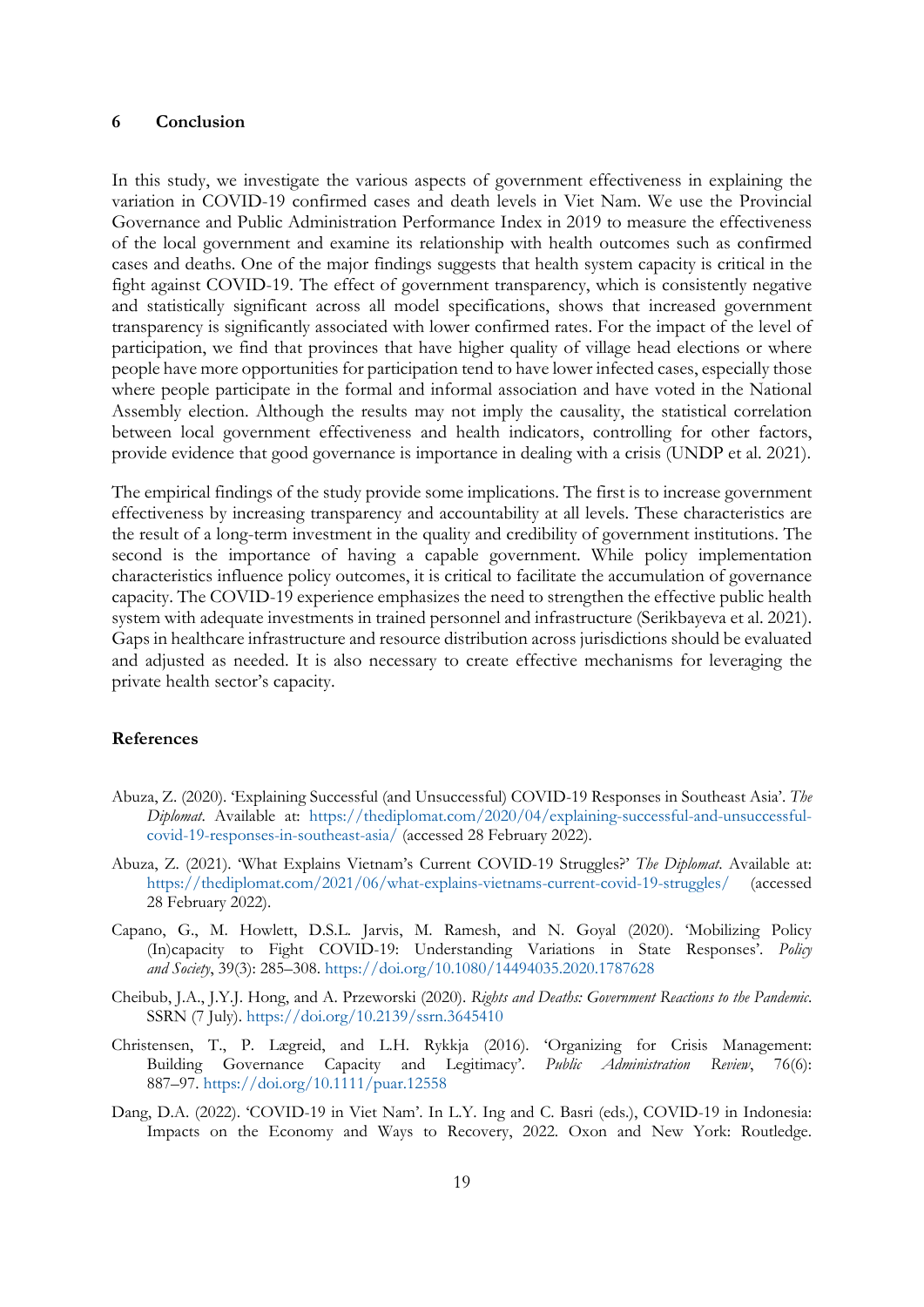[https://www.routledge.com/COVID-19-in-Indonesia-Impacts-on-the-Economy-and-Ways-to-](https://www.routledge.com/COVID-19-in-Indonesia-Impacts-on-the-Economy-and-Ways-to-Recovery/Ing-Basri/p/book/9781032153353)[Recovery/Ing-Basri/p/book/9781032153353](https://www.routledge.com/COVID-19-in-Indonesia-Impacts-on-the-Economy-and-Ways-to-Recovery/Ing-Basri/p/book/9781032153353)

- Ferraresi, M., C. Kotsogiannis, L. Rizzo, and R. Secomandi (2020). 'The "Great Lockdown" and Its Determinants'. *Economics Letters*, 197: 109628.<https://doi.org/10.1016/j.econlet.2020.109628>
- Fukuyama, F. (2013). 'What Is Governance?' *Governance*, 26(3): 347–68. <https://doi.org/10.1111/gove.12035>
- Gisselquist, R.M., and A. Vaccaro (2021). *COVID-19 and the State*. WIDER Working Paper 2021/80. Helsinki: UNU-WIDER.<https://doi.org/10.35188/UNU-WIDER/2021/018-4>
- Government of Vietnam (2021). 'COVID-19 Response Policy Must be Synchronously Implemented Nationwide'. Available at: [https://moit.gov.vn/en/news/ministerial-leaders-activities/covid-19](https://moit.gov.vn/en/news/ministerial-leaders-activities/covid-19-response-policy-must-be-synchronously-implemented-nationwide.html) [response-policy-must-be-synchronously-implemented-nationwide.html](https://moit.gov.vn/en/news/ministerial-leaders-activities/covid-19-response-policy-must-be-synchronously-implemented-nationwide.html) (accessed 28 February 2022).
- Hanson, J. (2015). 'Democracy and State Capacity: Complements or Substitutes?' *Studies in Comparative International Development*, 50(3), 304–30.<https://doi.org/10.1007/s12116-014-9173-z>
- Hartley, K., S. Bales, and A.S. Bali (2021). 'COVID-19 Response in a Unitary State: Emerging Lessons from Vietnam'. *Policy Design and Practice*, 4(1): 152–68. <https://doi.org/10.1080/25741292.2021.1877923>
- Kleinen, J. (2015). *[Vietnam: One-Party State and the Mimicry of the Civil Society.](https://books.openedition.org/irasec/1032)* Pathumwan, Thailand: Research Institute on Contemporary Southeast Asia. Available at:<https://books.openedition.org/irasec/1032> (accessed 13 May 2022).
- Knutsen, C.H. (2013). 'Democracy, State Capacity, and Economic Growth'. *World Development*, 43: 1–18. <https://doi.org/10.1016/j.worlddev.2012.10.014>
- Liang, L.L., C.H. Tseng, and H.J. Ho (2020). 'Covid-19 Mortality is Negatively Associated with Test Number and Government Effectiveness'. *Scientific Reports,* 10**:** 12567. <https://doi.org/10.1038/s41598-020-68862-x>
- Malesky, E., C. Nguyen, and A. Tran (2014). 'The Impact of Recentralization on Public Services: A Difference-in-Differences Analysis of the Abolition of Elected Councils in Vietnam'. *American Political Science Review*, 108(1), 144-68.<https://doi.org/10.1017/S0003055413000580>
- Malhotra, K. (2020). 'The Key to Viet Nam's Successful COVID-19 Response: A UN Resident Coordinator Blog'. *UN News*, 29 August. Available at:<https://news.un.org/en/story/2020/08/1070852> (accessed 24 April 2021).
- Mizrahi, S., E. [Vigoda-Gadot,](https://onlinelibrary.wiley.com/action/doSearch?ContribAuthorRaw=Vigoda-Gadot%2C+Eran) and N. [Cohen](https://onlinelibrary.wiley.com/action/doSearch?ContribAuthorRaw=Cohen%2C+Nissim) (2021). 'How Well Do They Manage a Crisis? The Government's Effectiveness During the COVID-19 Pandemic'. *Public Administration Review*, 81(6): 1120–30.<https://doi.org/10.1111/puar.13370>
- Ngoc, M. (2021). 'Fourth Covid-19 Outbreak Puts Pressure on Vietnam Strategic Sectors'. Available at: [http://hanoitimes.vn/fourth-covid-19-outbreak-puts-pressure-on-vietnam-strategic-sectors-wb-](http://hanoitimes.vn/fourth-covid-19-outbreak-puts-pressure-on-vietnam-strategic-sectors-wb-317724.html)[317724.html](http://hanoitimes.vn/fourth-covid-19-outbreak-puts-pressure-on-vietnam-strategic-sectors-wb-317724.html) (accessed 24 February 2022).
- Nguyen, D.A.L (2021). 'Restoring Public Trust in Vietnam's Pandemic Response: A Bumpy Road Ahead'. *Perspective*, 151. Singapore: ISEAS, Yusok Ishak Institute. Available at: [https://www.iseas.edu.sg/wp](https://www.iseas.edu.sg/wp-content/uploads/2021/10/ISEAS_Perspective_2021_151.pdf)[content/uploads/2021/10/ISEAS\\_Perspective\\_2021\\_151.pdf](https://www.iseas.edu.sg/wp-content/uploads/2021/10/ISEAS_Perspective_2021_151.pdf) (accessed 13 May 2022).
- Nguyen, T.M, and E. Malesky (2020). 'Reopening Vietnam: How the Country's Improving Governance Helped it Weather the COVID-19 Pandemic'. Available at: [https://www.brookings.edu/blog/order](https://www.brookings.edu/blog/order-from-chaos/2020/05/20/reopening-vietnam-how-the-countrys-improving-governance-helped-it-weather-the-covid-19-pandemic/)[from-chaos/2020/05/20/reopening-vietnam-how-the-countrys-improving-governance-helped-it](https://www.brookings.edu/blog/order-from-chaos/2020/05/20/reopening-vietnam-how-the-countrys-improving-governance-helped-it-weather-the-covid-19-pandemic/)[weather-the-covid-19-pandemic/](https://www.brookings.edu/blog/order-from-chaos/2020/05/20/reopening-vietnam-how-the-countrys-improving-governance-helped-it-weather-the-covid-19-pandemic/) (accessed 13 May 2022).
- Pandey, A., A. Prakash, and R. Agur (2021). 'Determinants of COVID-19 Pandemic in India: An Exploratory Study of Indian States and Districts'. *Journal of Social and Economic Development*, 23: 248–79. <https://doi.org/10.1007/s40847-021-00154-0>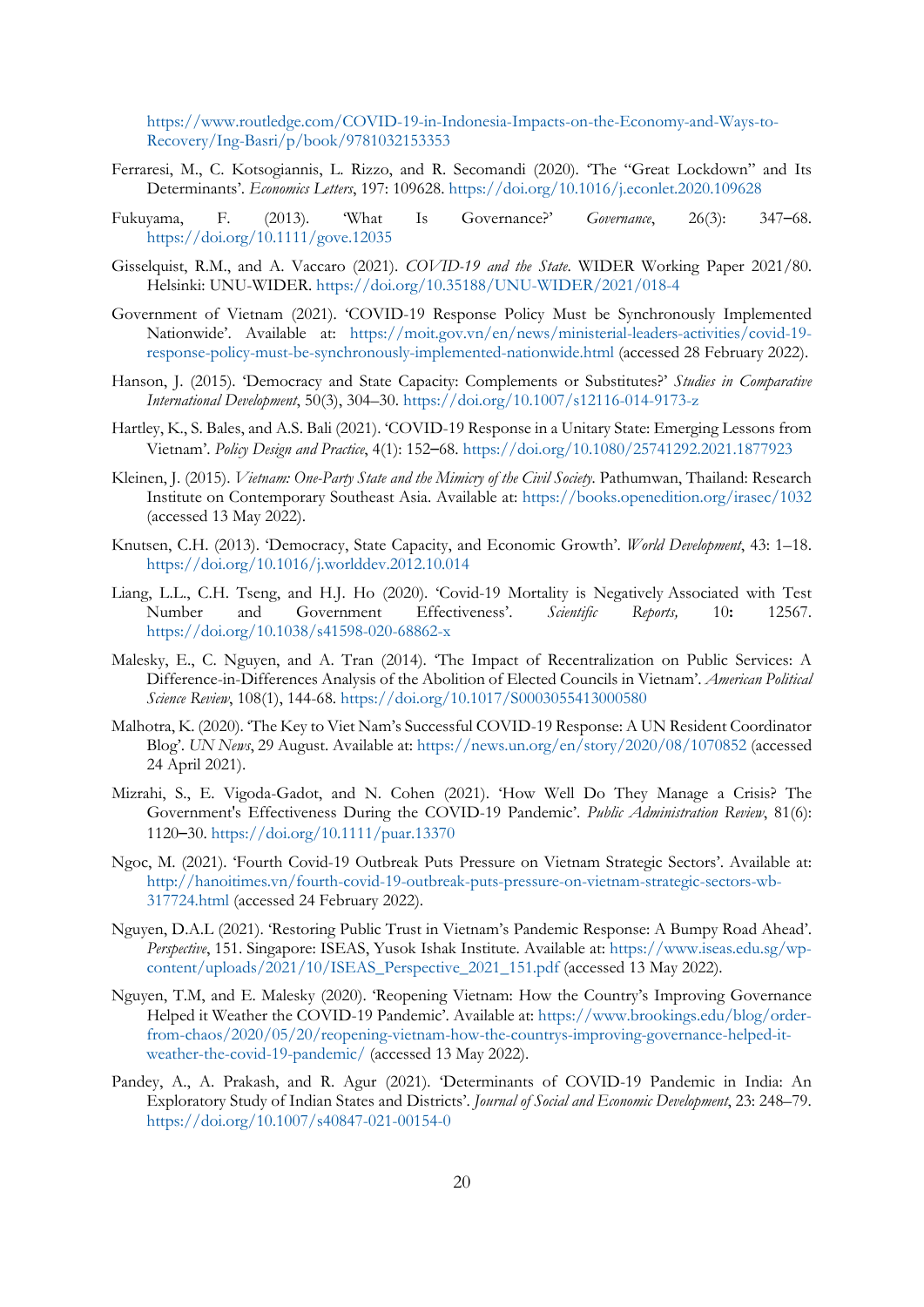- Persson, T.A., and M. Povitkina (2017). '"Gimme Shelter": The Role of Democracy and Institutional Quality in Disaster Preparedness'. *Political Research Quarterly*, 70(4): 833–47. <https://doi.org/10.1177/1065912917716335>
- Pincus, J. (2021). 'Strong Central Government Leadership and Coordination—The Key to Successfully Combat the Covid Pandemic and Ensure Socio-Economic Recovery, Unpublished Manuscript'.
- Polo, S.M.T. (2020). 'A Pandemic of Violence? The Impact of Covid-19 on Conflict'. *Peace Economics, Peace Science and Public Policy*, 26(3): 1–13.<https://doi.org/10.1515/peps-2020-0050>
- Qiu, Y., X. Chen, and W. Shi (2020). 'Impacts of Social and Economic Factors on the Transmission of Coronavirus Disease 2019 (COVID-19) in China'. *Journal of Population Economics*, 33(4): 1127–72. <https://doi.org/10.1007/s00148-020-00778-2>
- Sebhatu, A., K. Wennberg, S. Arora-Jonsson, and S.I. Lindberg (2020). *Explaining the Homogeneous Diffusion of Covid-19 Policies Among Heterogeneous Countries*. V-Dem Working Paper 2020/104. Gothenburg: The V-Dem Institute.<https://doi.org/10.2139/ssrn.3672976>
- Serikbayeva, B., K. Abdulla, and Y. Oskenbayev (2021). 'State Capacity in Responding to COVID-19'. *International Journal of Public Administration*, 44 (11–12): 920–30. <https://doi.org/10.1080/01900692.2020.1850778>
- Shanks, E., C. Luttrell, T. Conway, V. Manh Loi, and J. Ladinsky (2004). 'Understanding Pro-Poor Political Change: The Policy Process: Vietnam'. London: Oversee Development Institute. [https://odi.org/en/publications/understanding-pro-poor-political-change-the-policy-process](https://odi.org/en/publications/understanding-pro-poor-political-change-the-policy-process-vietnam/)[vietnam/](https://odi.org/en/publications/understanding-pro-poor-political-change-the-policy-process-vietnam/)
- Stuti, K. (2020). ['An Opportunity to Build Legitimacy and Trust in Public Institutions in the Time of](https://ideas.repec.org/p/wbk/wbkrpb/148256.html)  [COVID-19'](https://ideas.repec.org/p/wbk/wbkrpb/148256.html). [Research and Policy Briefs](https://ideas.repec.org/s/wbk/wbkrpb.html) 148256. Washington, DC: The World Bank. <https://openknowledge.worldbank.org/handle/10986/33715>
- Toshkov, D., B. Carroll, and K. Yesilkagit (2021). 'Government Capacity, Societal Trust or Party Preferences: What Accounts for the Variety of National Policy Responses to the COVID-19 Pandemic in Europe?' *Journal of European Public Policy.* <https://doi.org/10.1080/13501763.2021.1928270>
- Tran, T.K. (2021). 'Making the Right Decisions for the Nation's Good'. *Vietnam News*. Available at: <https://vietnamnews.vn/opinion/1059987/making-the-right-decisions-for-the-nations-good.html> (accessed 28 February 2022).
- UNDP (United Nations Development Program) (with Cecodes, the Vietnam Fatherland Front, and Commission on People's Petitions for the Standing Committee of the National Assembly) (2012). 'The Viet Nam Provincial Governance and Public Administration Performance Index (PAPI) 2011: Measuring Citizens' Experiences'. Ha Noi, Viet Nam: UNDP.<https://papi.org.vn/>
- UNDP (with Cecodes, the Vietnam Fatherland Front, RTA Analytics) (2021). 'PAPI 2020: The Viet Nam Provincial Governance and Public Administration Performance Index. Measuring Citizens' Experiences'. Ha Noi, Viet Nam: UNDP.<https://papi.org.vn/>
- Vadlamannati, K.C., A. Cooray, and I. de Soysa (2021). 'Health-System Equity, Egalitarian Democracy and COVID-19 Outcomes: An Empirical Analysis'. *Scandinavian Journal of Public Health*, 49(1): 104–13. <https://doi.org/10.1177/1403494820982106>
- Vietnam Law and Legal Forum (2017). 'Current Local Administration System in Vietnam'. Available at: <https://vietnamlawmagazine.vn/current-local-administration-system-invietnam-6058.html> (accessed 13 May 2022).
- Vu, V.T. (2021). 'Public Trust in Government and Compliance with Policy During COVID-19 Pandemic: Empirical Evidence from Vietnam'. *Public Organization Review*, 21: 779–96. <https://doi.org/10.1007/s11115-021-00566-w>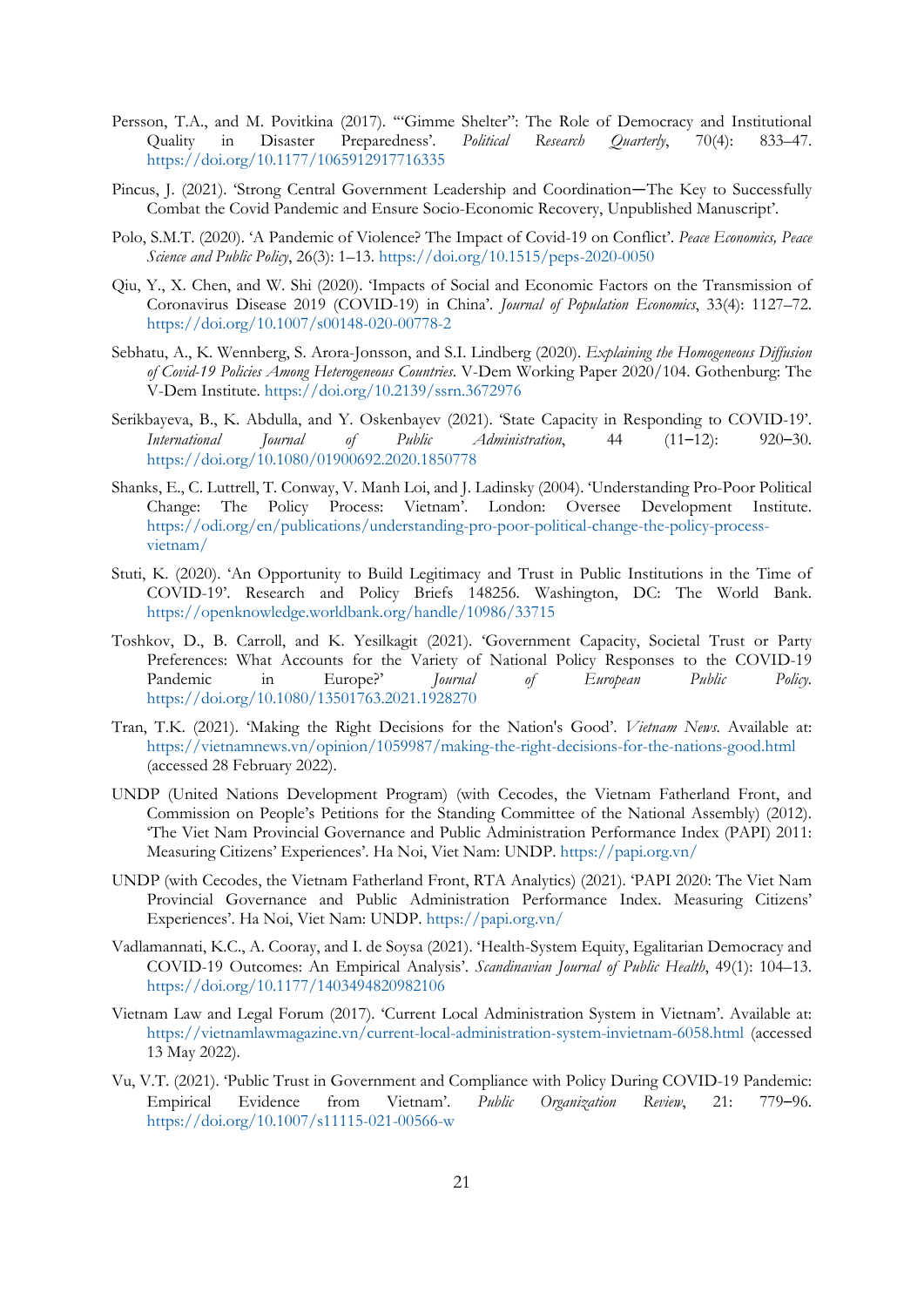- WHO (2020). 'Vietnam COVID-19 Situation Report #1'. Available at: [https://www.who.int/docs/default-source/wpro---documents/countries/viet-nam/covid-19/vnm](https://www.who.int/docs/default-source/wpro---documents/countries/viet-nam/covid-19/vnm-moh-who-covid-19-sitrep1.pdf?sfvrsn=87a79f0_2)[moh-who-covid-19-sitrep1.pdf?sfvrsn=87a79f0\\_2](https://www.who.int/docs/default-source/wpro---documents/countries/viet-nam/covid-19/vnm-moh-who-covid-19-sitrep1.pdf?sfvrsn=87a79f0_2) (accessed 13 May 2022).
- YouGov (2021). 'COVID-19: Government Handling and Confidence in Health Authorities'. Available at: [https://today.yougov.com/topics/international/articles-reports/2020/03/17/perception](https://today.yougov.com/topics/international/articles-reports/2020/03/17/perception-government-handling-covid-19)[government-handling-covid-19](https://today.yougov.com/topics/international/articles-reports/2020/03/17/perception-government-handling-covid-19) (accessed 24 February 2022).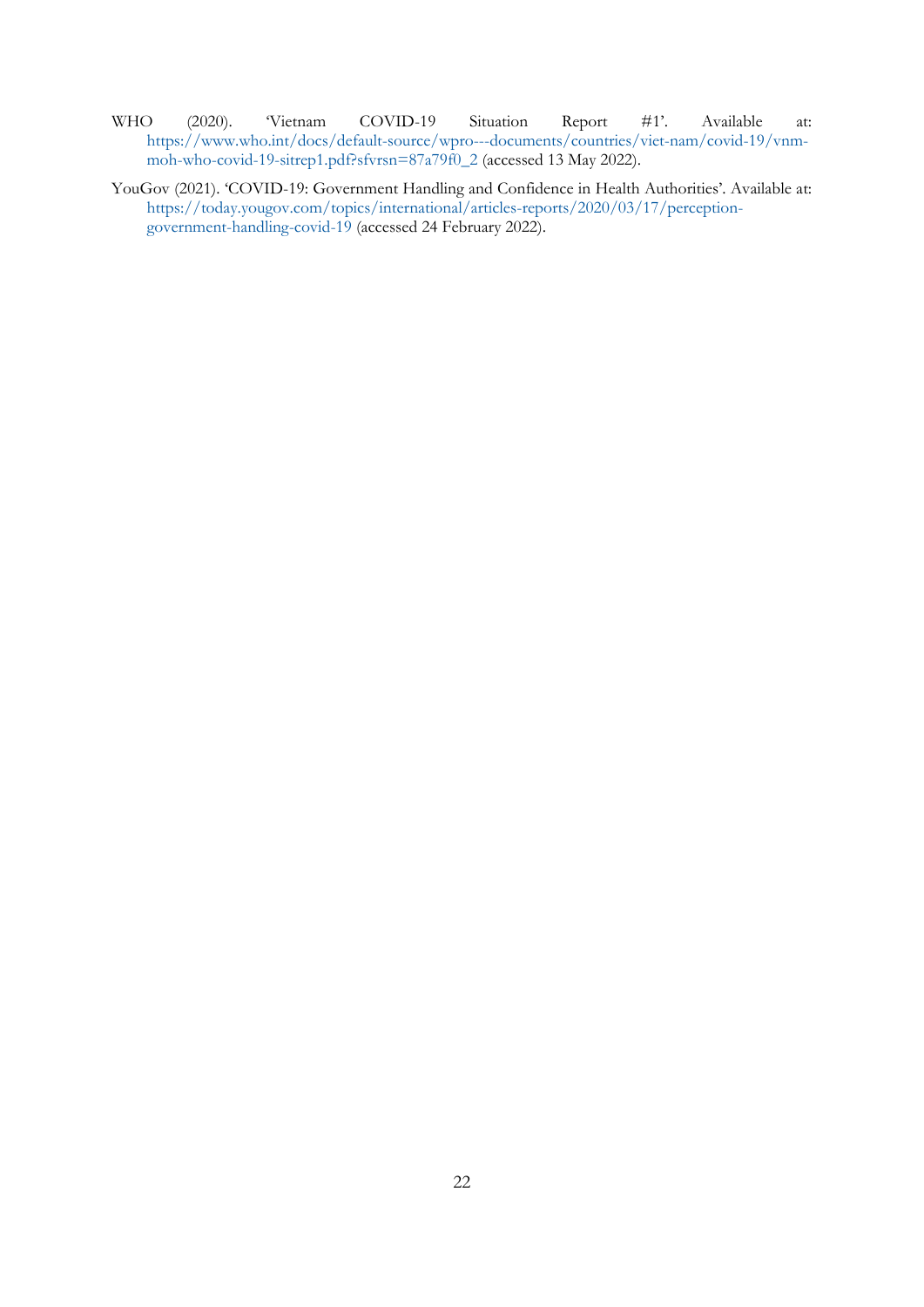## **Appendix**

Table A1: The relationship between infected cases and participation

| VARIABLES                                    | (1)       | (2)       | (3)                                                        | (4)     | (5)       | (6)      | (7)     | (8)       | (9)      | (10)     |
|----------------------------------------------|-----------|-----------|------------------------------------------------------------|---------|-----------|----------|---------|-----------|----------|----------|
|                                              |           |           | Dependent variable: In(infected cases/thousand population) |         |           |          |         |           |          |          |
| Opportunities for participation in elections | $-3.391*$ |           |                                                            |         |           |          |         |           |          |          |
|                                              | (1.870)   |           |                                                            |         |           |          |         |           |          |          |
| Participated in formal associations          |           | $-2.493*$ |                                                            |         |           |          |         |           |          |          |
|                                              |           | (1.317)   |                                                            |         |           |          |         |           |          |          |
| Participated in informal associations        |           |           | $-5.566*$                                                  |         |           |          |         |           |          |          |
|                                              |           |           | (2.784)                                                    |         |           |          |         |           |          |          |
| Voted in People's Council election           |           |           |                                                            | 1.357   |           |          |         |           |          |          |
|                                              |           |           |                                                            | (3.415) |           |          |         |           |          |          |
| Voted in last National Assembly election     |           |           |                                                            |         | $-6.968*$ |          |         |           |          |          |
|                                              |           |           |                                                            |         | (3.527)   |          |         |           |          |          |
| Village chief elected                        |           |           |                                                            |         |           | $-0.345$ |         |           |          |          |
|                                              |           |           |                                                            |         |           | (4.613)  |         |           |          |          |
| Participated in election                     |           |           |                                                            |         |           |          | 0.154   |           |          |          |
|                                              |           |           |                                                            |         |           |          | (2.810) |           |          |          |
| Quality of village head elections            |           |           |                                                            |         |           |          |         | $-2.417*$ |          |          |
|                                              |           |           |                                                            |         |           |          |         | (1.220)   |          |          |
| Invited to participate                       |           |           |                                                            |         |           |          |         |           | $-2.202$ |          |
|                                              |           |           |                                                            |         |           |          |         |           | (1.486)  |          |
| Voted for winner                             |           |           |                                                            |         |           |          |         |           |          | $-2.748$ |
|                                              |           |           |                                                            |         |           |          |         |           |          | (5.002)  |
| Observations                                 | 63        | 63        | 63                                                         | 63      | 63        | 63       | 63      | 63        | 63       | 63       |
| R-squared                                    | 0.127     | 0.123     | 0.133                                                      | 0.085   | 0.150     | 0.082    | 0.082   | 0.121     | 0.111    | 0.087    |

Note: robust standard errors in parentheses; \* p<0.10, \*\* p<0.05, \*\*\*p<0.01. Constant coefficient measured but not reported. Other variables include In(population density), ln(population over 60), and ln(GDP per capita).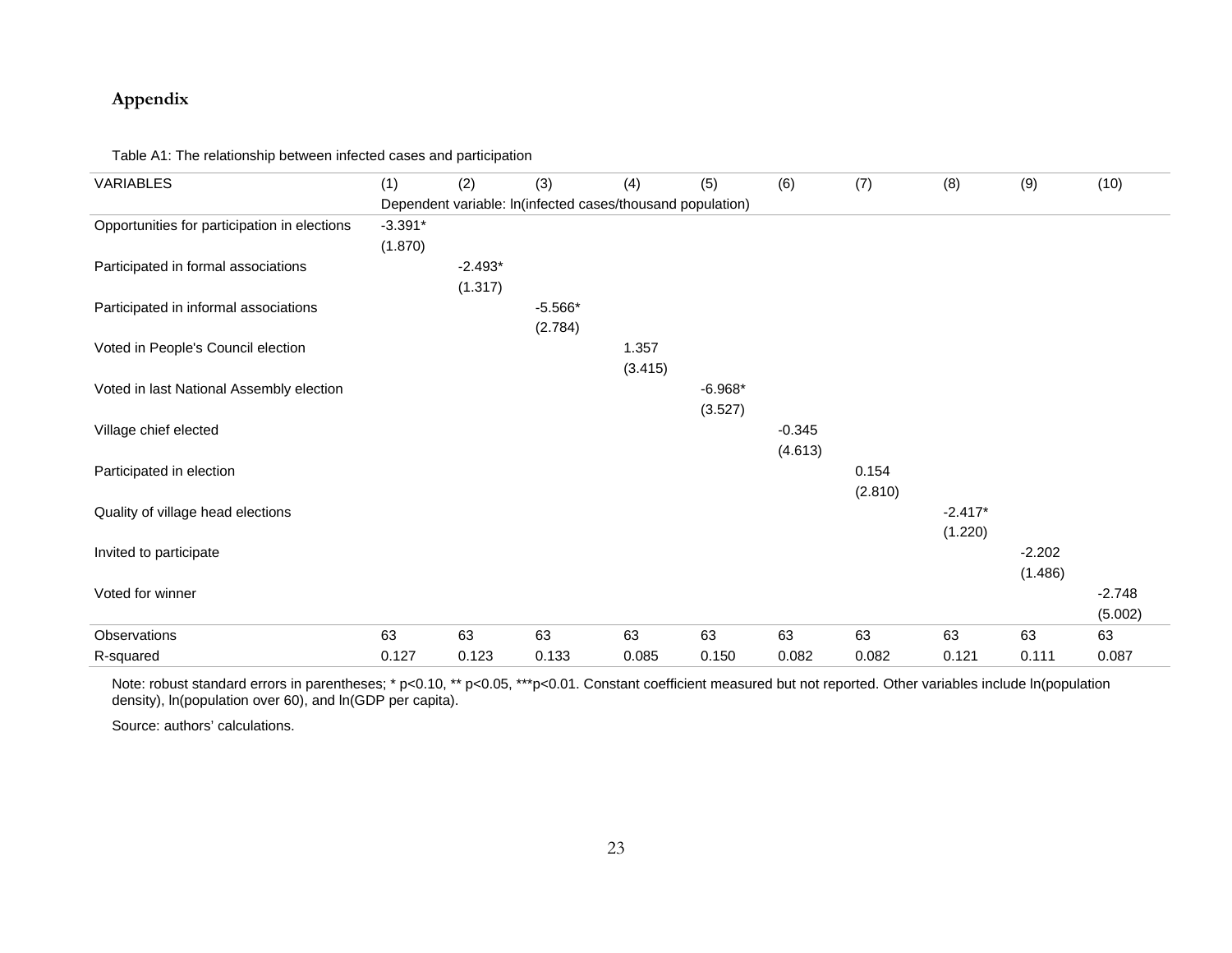## Table A2: The relationship between deaths and participation

| VARIABLES                                   | (1)      | (2)      | (3)                                                     | (4)      | (5)     | (6)      | (7)      | (8)      | (9)     | (10)     |
|---------------------------------------------|----------|----------|---------------------------------------------------------|----------|---------|----------|----------|----------|---------|----------|
|                                             |          |          | Dependent variable: In(death cases/thousand population) |          |         |          |          |          |         |          |
| Opportunties for participation in elections | $-1.329$ |          |                                                         |          |         |          |          |          |         |          |
|                                             | (1.374)  |          |                                                         |          |         |          |          |          |         |          |
| Participated in formal associations         |          | $-1.566$ |                                                         |          |         |          |          |          |         |          |
|                                             |          | (1.125)  |                                                         |          |         |          |          |          |         |          |
| Participated in informal associations       |          |          | $-1.974$                                                |          |         |          |          |          |         |          |
|                                             |          |          | (2.527)                                                 |          |         |          |          |          |         |          |
| Voted in People's Council election          |          |          |                                                         | $-0.191$ |         |          |          |          |         |          |
|                                             |          |          |                                                         | (1.850)  |         |          |          |          |         |          |
| Voted in last National Assembly election    |          |          |                                                         |          | 0.849   |          |          |          |         |          |
|                                             |          |          |                                                         |          | (2.126) |          |          |          |         |          |
| Village chief elected                       |          |          |                                                         |          |         | $-1.978$ |          |          |         |          |
|                                             |          |          |                                                         |          |         | (2.638)  |          |          |         |          |
| Participated in election                    |          |          |                                                         |          |         |          | $-0.760$ |          |         |          |
|                                             |          |          |                                                         |          |         |          | (2.311)  |          |         |          |
| Quality of village head elections           |          |          |                                                         |          |         |          |          | $-0.618$ |         |          |
|                                             |          |          |                                                         |          |         |          |          | (1.115)  |         |          |
| Invited to participate                      |          |          |                                                         |          |         |          |          |          | 0.775   |          |
|                                             |          |          |                                                         |          |         |          |          |          | (1.244) |          |
| Voted for winner                            |          |          |                                                         |          |         |          |          |          |         | $-1.147$ |
|                                             |          |          |                                                         |          |         |          |          |          |         | (3.176)  |
| Observations                                | 63       | 63       | 63                                                      | 63       | 63      | 63       | 63       | 63       | 63      | 63       |
| R-squared                                   | 0.163    | 0.178    | 0.162                                                   | 0.152    | 0.153   | 0.159    | 0.153    | 0.156    | 0.158   | 0.153    |

Note: robust standard errors in parentheses; \* p<0.10, \*\* p<0.05, \*\*\*p<0.01. Constant coefficient measured but not reported. Other variables include In(population density), ln(population over 60), and ln(GDP per capita).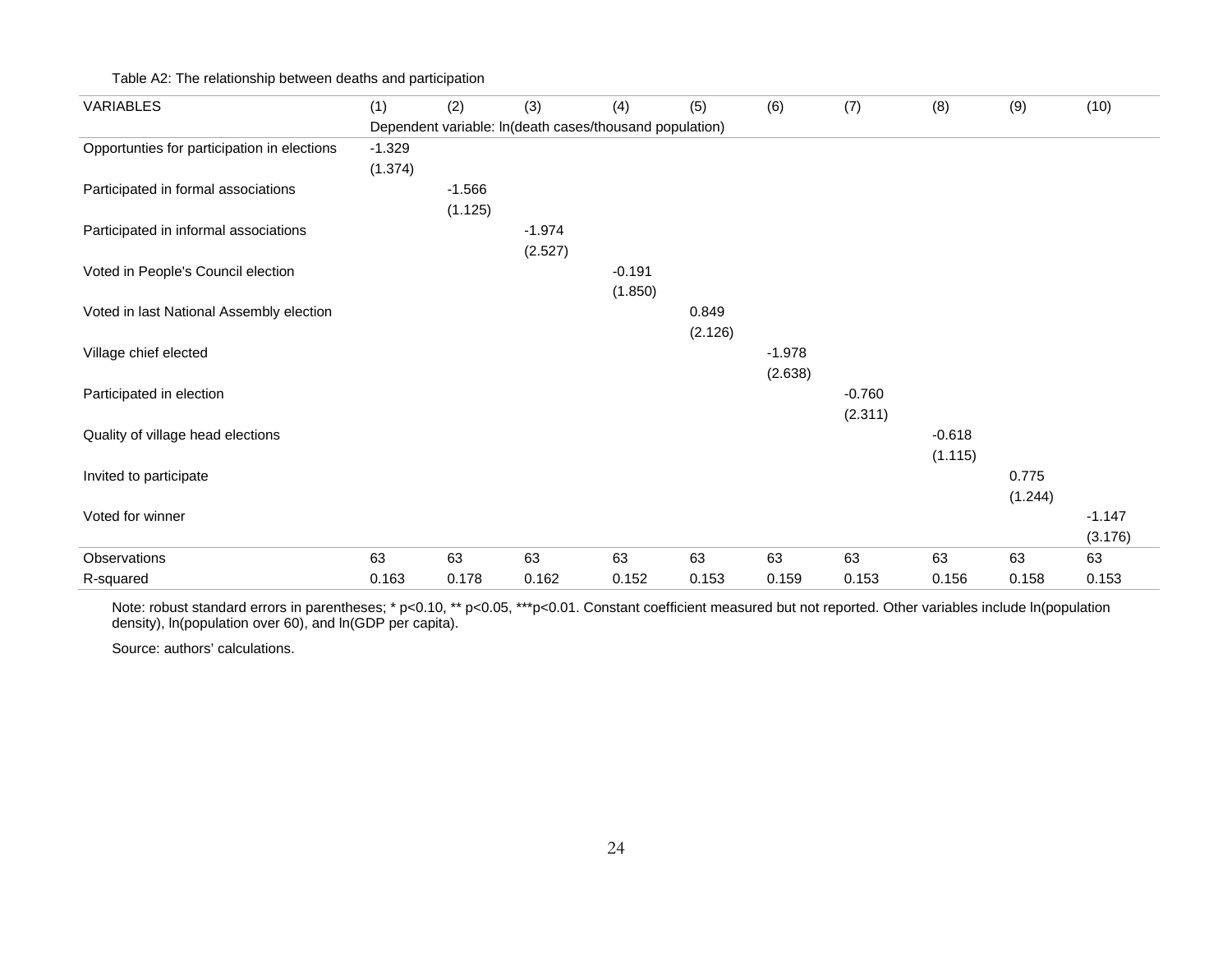| <b>VARIABLES</b>                            | (1)      | (2)      | (3)      | (4)                                                        | (5)      | (6)     | (7)     | (8)      | (9)      | (10)     |
|---------------------------------------------|----------|----------|----------|------------------------------------------------------------|----------|---------|---------|----------|----------|----------|
|                                             |          |          |          | Dependent variable: In(infected cases/thousand population) |          |         |         |          |          |          |
| Opportunties for participation in elections | $-0.894$ |          |          |                                                            |          |         |         |          |          |          |
|                                             | (2.567)  |          |          |                                                            |          |         |         |          |          |          |
| Participated in formal associations         |          | $-2.146$ |          |                                                            |          |         |         |          |          |          |
|                                             |          | (1.998)  |          |                                                            |          |         |         |          |          |          |
| Participated in informal associations       |          |          | $-3.562$ |                                                            |          |         |         |          |          |          |
|                                             |          |          | (3.637)  |                                                            |          |         |         |          |          |          |
| Voted in People's Council election          |          |          |          | 4.523                                                      |          |         |         |          |          |          |
|                                             |          |          |          | (3.052)                                                    |          |         |         |          |          |          |
| Voted in last National Assembly election    |          |          |          |                                                            | $-4.068$ |         |         |          |          |          |
|                                             |          |          |          |                                                            | (3.607)  |         |         |          |          |          |
| Village chief elected                       |          |          |          |                                                            |          | 1.126   |         |          |          |          |
|                                             |          |          |          |                                                            |          | (5.389) |         |          |          |          |
| Participated in election                    |          |          |          |                                                            |          |         | 2.696   |          |          |          |
|                                             |          |          |          |                                                            |          |         | (2.510) |          |          |          |
| Quality of village head elections           |          |          |          |                                                            |          |         |         | $-0.849$ |          |          |
|                                             |          |          |          |                                                            |          |         |         | (1.961)  |          |          |
| Invited to participate                      |          |          |          |                                                            |          |         |         |          | $-1.269$ |          |
|                                             |          |          |          |                                                            |          |         |         |          | (2.120)  |          |
| Voted for winner                            |          |          |          |                                                            |          |         |         |          |          | $-3.741$ |
|                                             |          |          |          |                                                            |          |         |         |          |          | (4.853)  |
| Observations                                | 63       | 63       | 63       | 63                                                         | 63       | 63      | 63      | 63       | 63       | 63       |
| R-squared                                   | 0.275    | 0.285    | 0.284    | 0.299                                                      | 0.293    | 0.274   | 0.281   | 0.275    | 0.279    | 0.281    |

Table A3: The relationship between infected cases and participation; adding regional controls

Note: robust standard errors in parentheses; \* p<0.10, \*\* p<0.05, \*\*\*p<0.01. Constant coefficient measured but not reported. Other variables include ln(population density), ln(population over 60), ln(GDP per capita), and regional dummies. Regional dummies include indicators for the Red River Delta, Central Coast, Central Highlands, Southeast, and Mekong River Delta.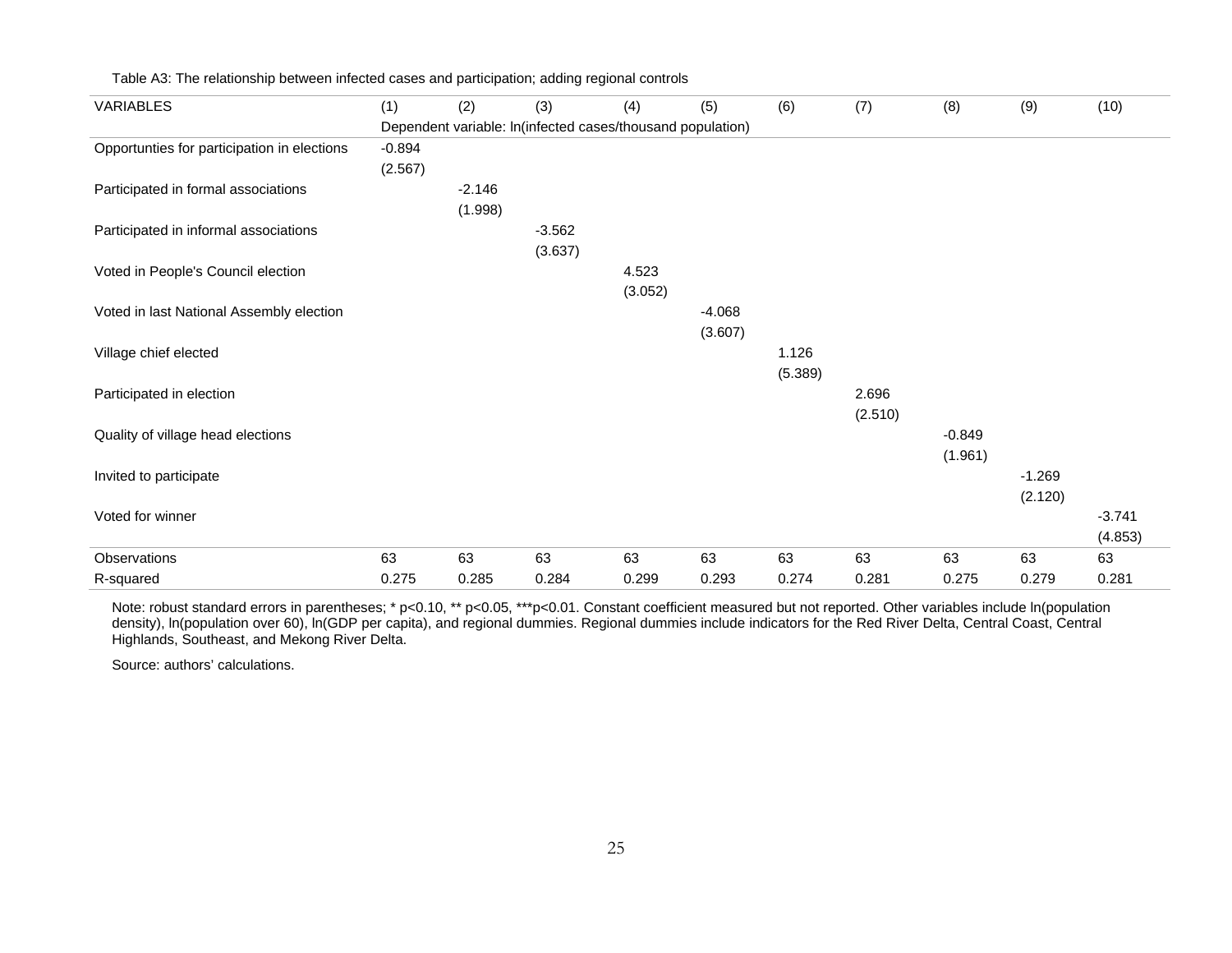| <b>VARIABLES</b>                            | (1)      | (2)      | (3)      | (4)                                                     | (5)     | (6)      | (7)      | (8)     | (9)     | (10)    |
|---------------------------------------------|----------|----------|----------|---------------------------------------------------------|---------|----------|----------|---------|---------|---------|
|                                             |          |          |          | Dependent variable: In(death cases/thousand population) |         |          |          |         |         |         |
| Opportunties for participation in elections | $-1.161$ |          |          |                                                         |         |          |          |         |         |         |
|                                             | (2.084)  |          |          |                                                         |         |          |          |         |         |         |
| Participated in formal associations         |          | $-1.376$ |          |                                                         |         |          |          |         |         |         |
|                                             |          | (1.823)  |          |                                                         |         |          |          |         |         |         |
| Participated in informal associations       |          |          | $-2.008$ |                                                         |         |          |          |         |         |         |
|                                             |          |          | (3.106)  |                                                         |         |          |          |         |         |         |
| Voted in People's Council election          |          |          |          | $-2.104$                                                |         |          |          |         |         |         |
|                                             |          |          |          | (2.243)                                                 |         |          |          |         |         |         |
| Voted in last National Assembly election    |          |          |          |                                                         | 0.802   |          |          |         |         |         |
|                                             |          |          |          |                                                         | (2.540) |          |          |         |         |         |
| Village chief elected                       |          |          |          |                                                         |         | $-0.968$ |          |         |         |         |
|                                             |          |          |          |                                                         |         | (3.168)  |          |         |         |         |
| Participated in election                    |          |          |          |                                                         |         |          | $-1.910$ |         |         |         |
|                                             |          |          |          |                                                         |         |          | (2.331)  |         |         |         |
| Quality of village head elections           |          |          |          |                                                         |         |          |          | 0.693   |         |         |
|                                             |          |          |          |                                                         |         |          |          | (1.606) |         |         |
| Invited to participate                      |          |          |          |                                                         |         |          |          |         | 2.539   |         |
|                                             |          |          |          |                                                         |         |          |          |         | (1.625) |         |
| Voted for winner                            |          |          |          |                                                         |         |          |          |         |         | 0.165   |
|                                             |          |          |          |                                                         |         |          |          |         |         | (2.844) |
| Observations                                | 63       | 63       | 63       | 63                                                      | 63      | 63       | 63       | 63      | 63      | 63      |
| R-squared                                   | 0.296    | 0.300    | 0.297    | 0.301                                                   | 0.293   | 0.293    | 0.298    | 0.294   | 0.328   | 0.292   |

Table A4: The relationship between deaths and participation; adding regional controls

Note: robust standard errors in parentheses; \* p<0.10, \*\* p<0.05, \*\*\*p<0.01. Constant coefficient measured but not reported. Other variables include ln(population density), ln(population over 60), ln(GDP per capita), and regional dummies. Regional dummies include indicators for the Red River Delta, Central Coast, Central Highlands, Southeast, and Mekong River Delta.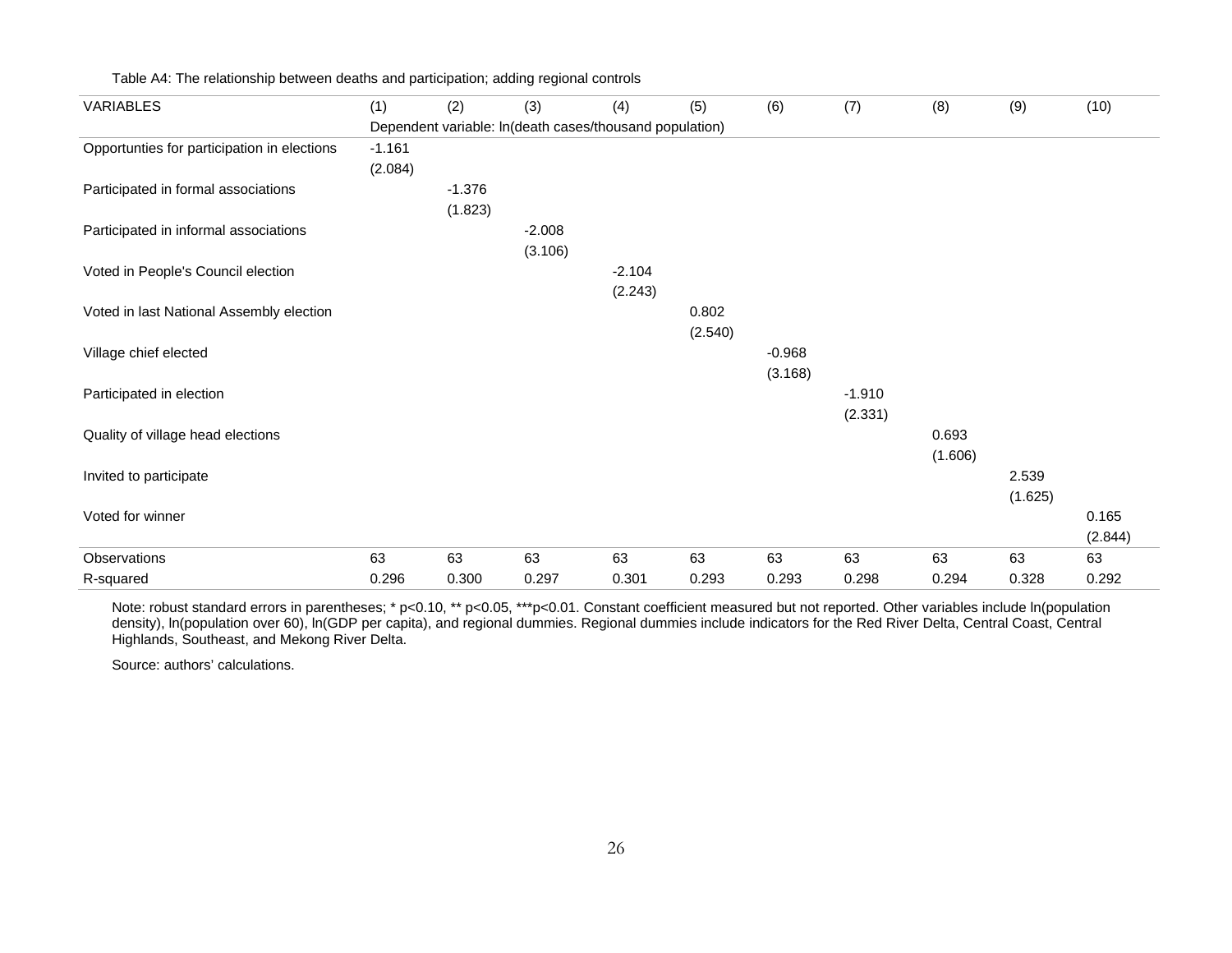Table A5: The relationship between infected cases and transparency

| <b>VARIABLES</b>                        | (1)                                                        | (2)         | (3)        | (4)         | (5)         | (6)     |  |  |  |  |  |
|-----------------------------------------|------------------------------------------------------------|-------------|------------|-------------|-------------|---------|--|--|--|--|--|
|                                         | Dependent variable: In(infected cases/thousand population) |             |            |             |             |         |  |  |  |  |  |
| Access to information                   | $-10.11***$                                                |             |            |             |             |         |  |  |  |  |  |
|                                         | (3.383)                                                    |             |            |             |             |         |  |  |  |  |  |
| Searched state policy and legislation   |                                                            | $-14.60***$ |            |             |             |         |  |  |  |  |  |
|                                         |                                                            | (5.391)     |            |             |             |         |  |  |  |  |  |
| Received information of state policy    |                                                            |             | $-14.22**$ |             |             |         |  |  |  |  |  |
|                                         |                                                            |             | (5.526)    |             |             |         |  |  |  |  |  |
| Information received useful             |                                                            |             |            | $-15.83***$ |             |         |  |  |  |  |  |
|                                         |                                                            |             |            | (5.608)     |             |         |  |  |  |  |  |
| Information received reliable           |                                                            |             |            |             | $-14.62***$ |         |  |  |  |  |  |
|                                         |                                                            |             |            |             | (5.396)     |         |  |  |  |  |  |
| Reasonable waiting time for information |                                                            |             |            |             |             | 45.07   |  |  |  |  |  |
|                                         |                                                            |             |            |             |             | (44.94) |  |  |  |  |  |
| <b>Observations</b>                     | 63                                                         | 63          | 63         | 63          | 63          | 63      |  |  |  |  |  |
| R-squared                               | 0.201                                                      | 0.201       | 0.192      | 0.180       | 0.197       | 0.180   |  |  |  |  |  |

Note: robust standard errors in parentheses; \* p<0.10, \*\* p<0.05, \*\*\*p<0.01. Constant coefficient measured but not reported. Other variables include ln(population density), ln(population over 60), and ln(GDP per capita).

Source: authors' calculations.

#### Table A6: The relationship between deaths and transparency

| <b>VARIABLES</b>                        | (1)     | (2)     | (3)     | (4)                                                | (5)     | (6)        |
|-----------------------------------------|---------|---------|---------|----------------------------------------------------|---------|------------|
|                                         |         |         |         | Dependent variable: In(deaths/thousand population) |         |            |
| Access to information                   | 3.890   |         |         |                                                    |         |            |
|                                         | (2.963) |         |         |                                                    |         |            |
| Searched state policy and legislation   |         | 7.277   |         |                                                    |         |            |
|                                         |         | (4.639) |         |                                                    |         |            |
| Received information of state policy    |         |         | 6.812   |                                                    |         |            |
|                                         |         |         | (4.784) |                                                    |         |            |
| Information received useful             |         |         |         | 6.101                                              |         |            |
|                                         |         |         |         | (4.821)                                            |         |            |
| Information received reliable           |         |         |         |                                                    | 6.985   |            |
|                                         |         |         |         |                                                    | (4.838) |            |
| Reasonable waiting time for information |         |         |         |                                                    |         | $-64.81**$ |
|                                         |         |         |         |                                                    |         | (32.37)    |
| Observations                            | 63      | 63      | 63      | 63                                                 | 63      | 63         |
| R-squared                               | 0.181   | 0.196   | 0.188   | 0.180                                              | 0.188   | 0.217      |

Note: robust standard errors in parentheses; \* p<0.10, \*\* p<0.05, \*\*\*p<0.01. Constant coefficient measured but not reported. Other variables include ln(population density), ln(population over 60), and ln(GDP per capita).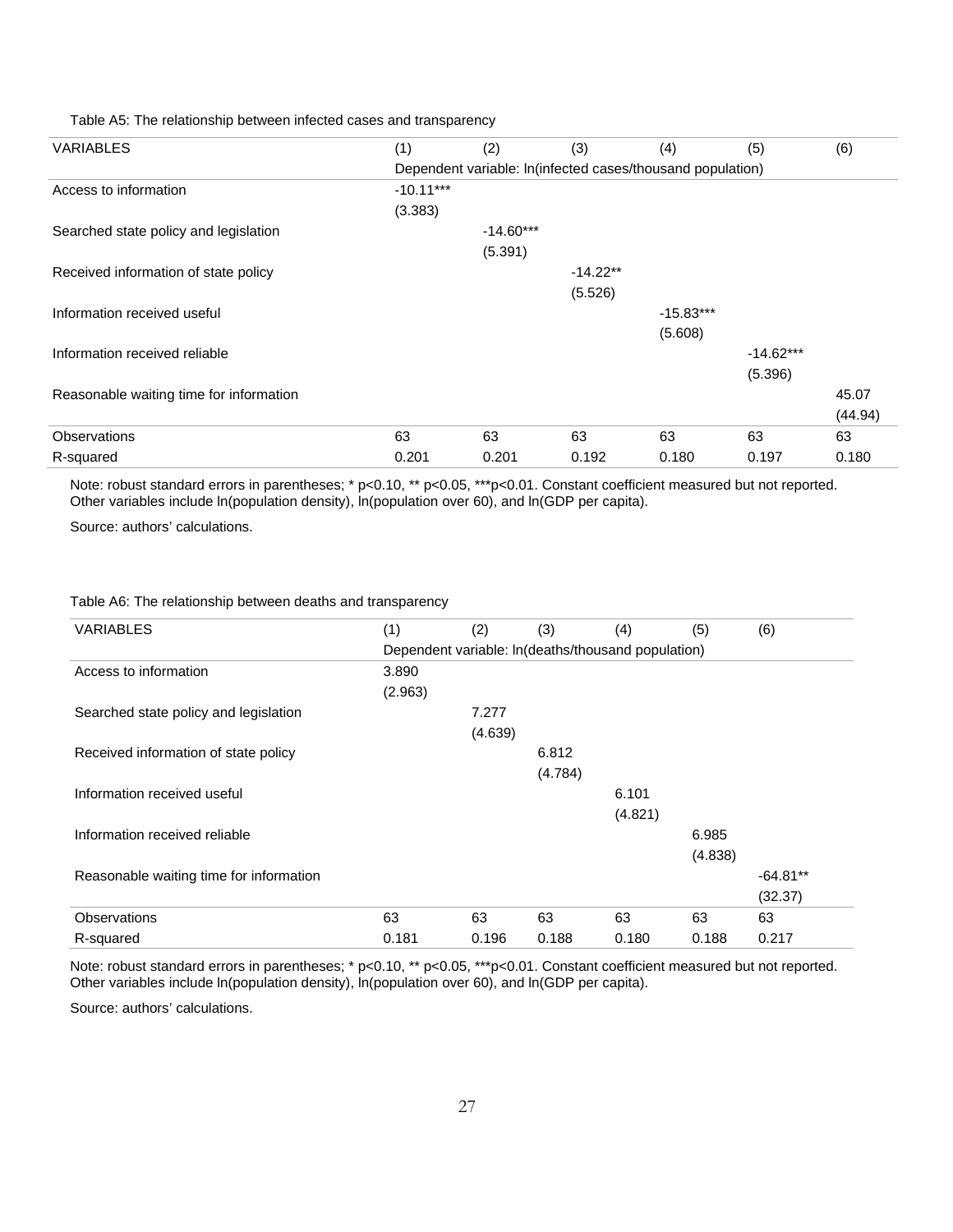| <b>VARIABLES</b>                        | (1)       | (2)                                                        | (3)      | (4)       | (5)       | (6)     |
|-----------------------------------------|-----------|------------------------------------------------------------|----------|-----------|-----------|---------|
|                                         |           | Dependent variable: In(infected cases/thousand population) |          |           |           |         |
| Access to information                   | $-7.783*$ |                                                            |          |           |           |         |
|                                         | (4.044)   |                                                            |          |           |           |         |
| Searched state policy and legislation   |           | $-11.84*$                                                  |          |           |           |         |
|                                         |           | (6.220)                                                    |          |           |           |         |
| Received information of state policy    |           |                                                            | $-10.21$ |           |           |         |
|                                         |           |                                                            | (6.325)  |           |           |         |
| Information received useful             |           |                                                            |          | $-12.60*$ |           |         |
|                                         |           |                                                            |          | (6.660)   |           |         |
| Information received reliable           |           |                                                            |          |           | $-11.40*$ |         |
|                                         |           |                                                            |          |           | (6.251)   |         |
| Reasonable waiting time for information |           |                                                            |          |           |           | 56.79   |
|                                         |           |                                                            |          |           |           | (50.09) |
| <b>Observations</b>                     | 63        | 63                                                         | 63       | 63        | 63        | 63      |
| R-squared                               | 0.332     | 0.333                                                      | 0.315    | 0.333     | 0.323     | 0.302   |

Table A7: The relationship between infected cases and transparency; adding regional controls

Note: robust standard errors in parentheses; \* p<0.10, \*\* p<0.05, \*\*\*p<0.01. Constant coefficient measured but not reported. Other variables include ln(population density), ln(population over 60), ln(GDP per capita), and regional dummies.

Source: authors' calculations.

Table A8: The relationship between deaths and transparency; adding regional controls

| <b>VARIABLES</b>                        | (1)     | (2)     | (3)                                                | (4)     | (5)     | (6)      |
|-----------------------------------------|---------|---------|----------------------------------------------------|---------|---------|----------|
|                                         |         |         | Dependent variable: In(deaths/thousand population) |         |         |          |
| Access to information                   | 3.987   |         |                                                    |         |         |          |
|                                         | (3.264) |         |                                                    |         |         |          |
| Searched state policy and legislation   |         | 6.990   |                                                    |         |         |          |
|                                         |         | (4.873) |                                                    |         |         |          |
| Received information of state policy    |         |         | 7.040                                              |         |         |          |
|                                         |         |         | (5.130)                                            |         |         |          |
| Information received useful             |         |         |                                                    | 6.163   |         |          |
|                                         |         |         |                                                    | (5.297) |         |          |
| Information received reliable           |         |         |                                                    |         | 7.382   |          |
|                                         |         |         |                                                    |         | (5.181) |          |
| Reasonable waiting time for information |         |         |                                                    |         |         | $-58.36$ |
|                                         |         |         |                                                    |         |         | (36.25)  |
| <b>Observations</b>                     | 63      | 63      | 63                                                 | 63      | 63      | 63       |
| R-squared                               | 0.317   | 0.326   | 0.324                                              | 0.315   | 0.326   | 0.341    |

Note: robust standard errors in parentheses; \* p<0.10, \*\* p<0.05, \*\*\*p<0.01. Constant coefficient measured but not reported. Other variables include ln(population density), ln(population over 60), ln(GDP per capita), and regional dummies. Regional dummies include indicators for the Red River Delta, Central Coast, Central Highlands, Southeast, and Mekong River Delta.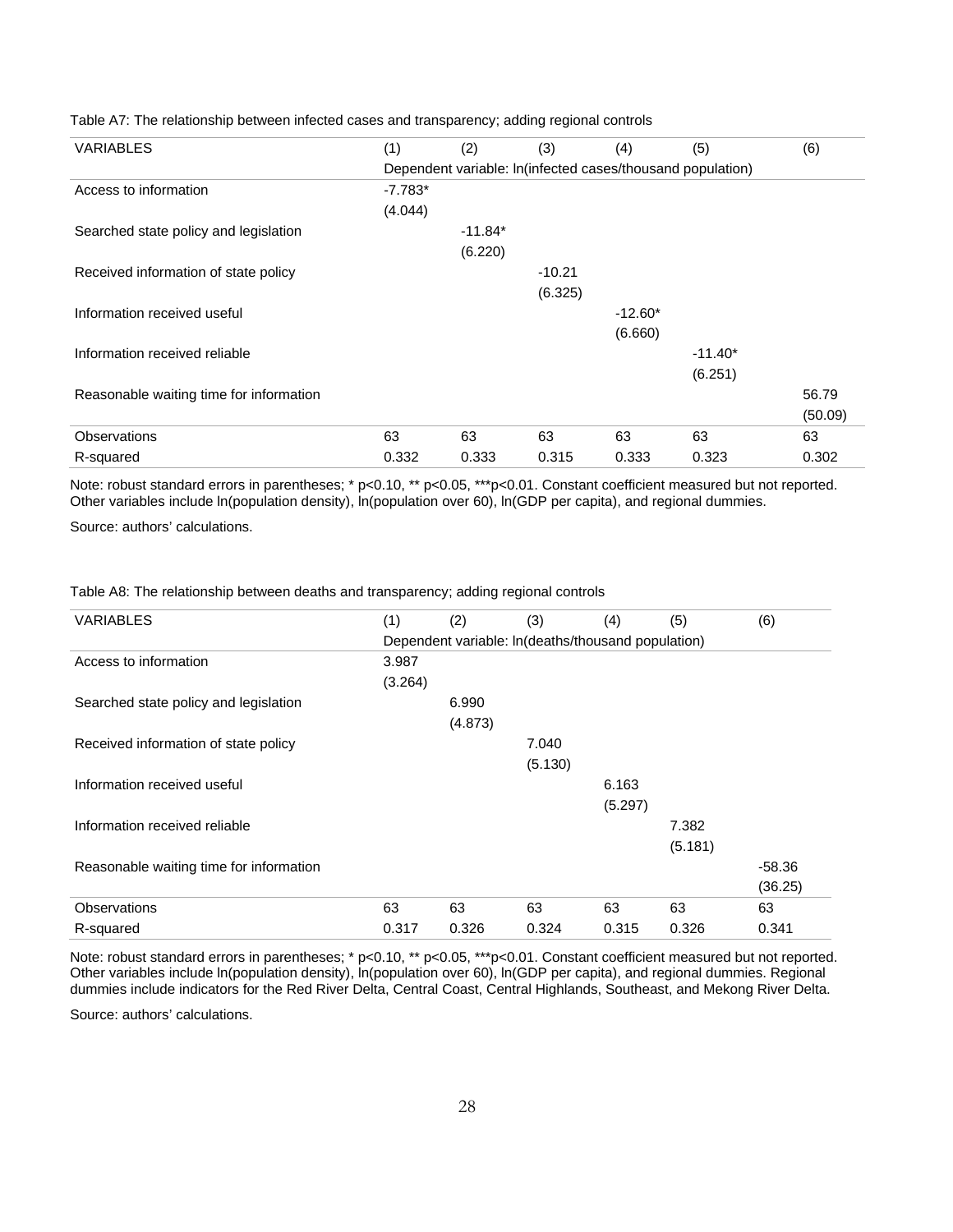### Table A9: The relationship between infected cases and accountability

| <b>VARIABLES</b>                  | (1)                                                        | (2)     | (3)       | (4)        | (5)       |  |  |  |
|-----------------------------------|------------------------------------------------------------|---------|-----------|------------|-----------|--|--|--|
|                                   | Dependent variable: In(infected cases/thousand population) |         |           |            |           |  |  |  |
| <b>Contacted People's Council</b> | 5.432                                                      |         |           |            |           |  |  |  |
|                                   | (8.849)                                                    |         |           |            |           |  |  |  |
| Contact PC successful             |                                                            | 0.441   |           |            |           |  |  |  |
|                                   |                                                            | (1.712) |           |            |           |  |  |  |
| Responsive to appeals             |                                                            |         | $-1.967*$ |            |           |  |  |  |
|                                   |                                                            |         | (0.998)   |            |           |  |  |  |
| Actions taken by citizens         |                                                            |         |           | $-5.915**$ |           |  |  |  |
|                                   |                                                            |         |           | (2.722)    |           |  |  |  |
| Successful actions of citizens    |                                                            |         |           |            | $-5.607*$ |  |  |  |
|                                   |                                                            |         |           |            | (3.199)   |  |  |  |
| Observations                      | 63                                                         | 63      | 63        | 63         | 63        |  |  |  |
| R-squared                         | 0.088                                                      | 0.083   | 0.132     | 0.140      | 0.123     |  |  |  |

Note: robust standard errors in parentheses; \* p<0.10, \*\* p<0.05, \*\*\*p<0.01. Constant coefficient measured but not reported. Other variables include ln(population density), ln(population over 60), and ln(GDP per capita).

Source: authors' calculations.

## Table A10: The relationship between deaths and accountability

| (1)     | (2)     | (3)     | (4)     | (5)                                                |
|---------|---------|---------|---------|----------------------------------------------------|
|         |         |         |         |                                                    |
| 5.316   |         |         |         |                                                    |
| (6.249) |         |         |         |                                                    |
|         | 0.601   |         |         |                                                    |
|         | (1.528) |         |         |                                                    |
|         |         | 0.503   |         |                                                    |
|         |         | (0.845) |         |                                                    |
|         |         |         | 1.588   |                                                    |
|         |         |         | (2.353) |                                                    |
|         |         |         |         | 1.610                                              |
|         |         |         |         | (2.656)                                            |
| 63      | 63      | 63      | 63      | 63                                                 |
| 0.161   | 0.154   | 0.157   | 0.159   | 0.157                                              |
|         |         |         |         | Dependent variable: In(deaths/thousand population) |

Note: robust standard errors in parentheses; \* p<0.10, \*\* p<0.05, \*\*\*p<0.01. Constant coefficient measured but not reported. Other variables include ln(population density), ln(population over 60), and ln(GDP per capita).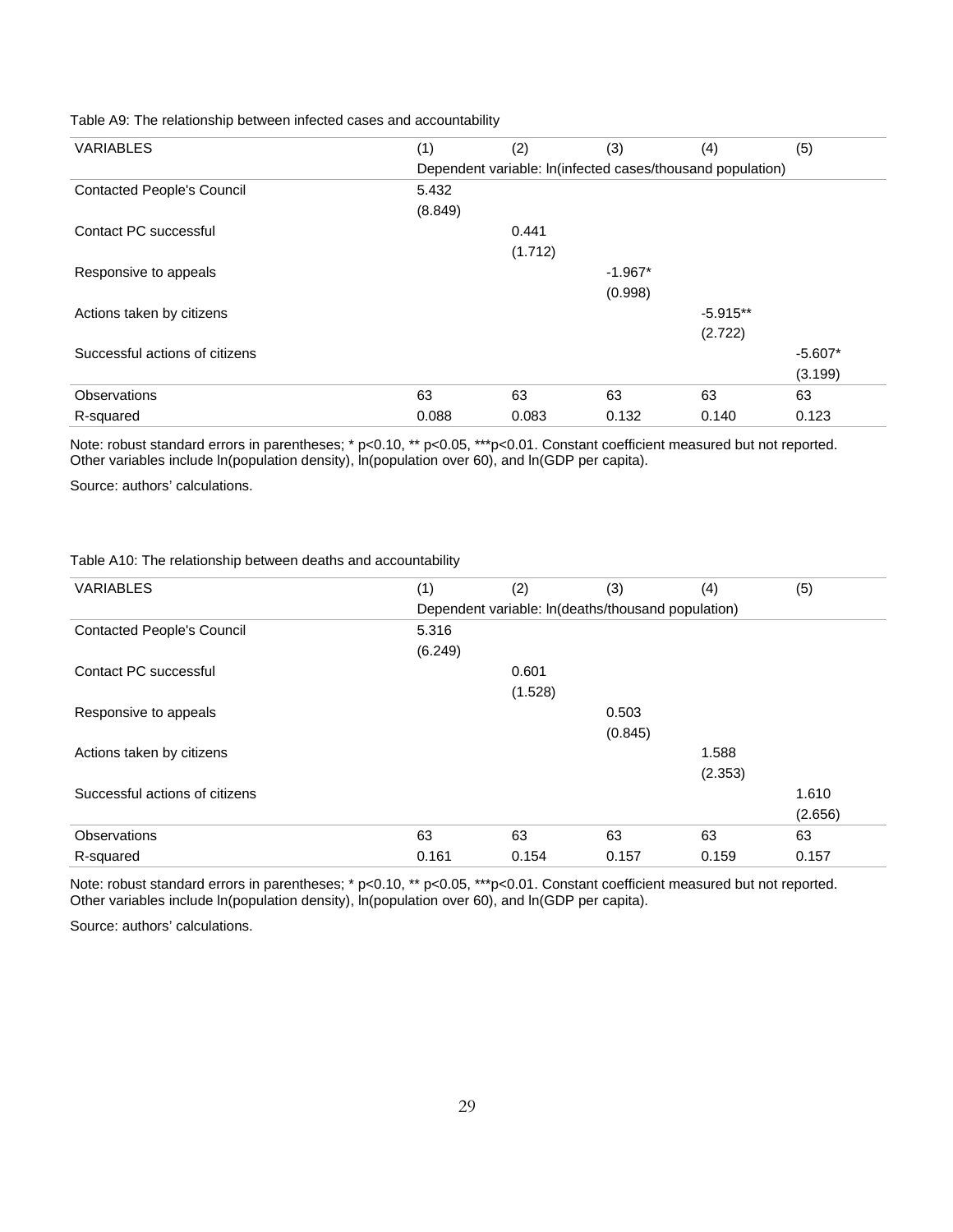| <b>VARIABLES</b>                  | (1)      | (2)      | (3)      | (4)                                                        | (5)      |
|-----------------------------------|----------|----------|----------|------------------------------------------------------------|----------|
|                                   |          |          |          | Dependent variable: In(infected cases/thousand population) |          |
| <b>Contacted People's Council</b> | $-5.948$ |          |          |                                                            |          |
|                                   | (9.947)  |          |          |                                                            |          |
| Contact PC successful             |          | $-2.171$ |          |                                                            |          |
|                                   |          | (1.733)  |          |                                                            |          |
| Responsive to appeals             |          |          | $-1.827$ |                                                            |          |
|                                   |          |          | (1.135)  |                                                            |          |
| Actions taken by citizens         |          |          |          | $-5.496*$                                                  |          |
|                                   |          |          |          | (3.146)                                                    |          |
| Successful actions of citizens    |          |          |          |                                                            | $-5.126$ |
|                                   |          |          |          |                                                            | (3.548)  |
| Observations                      | 63       | 63       | 63       | 63                                                         | 63       |
| R-squared                         | 0.279    | 0.289    | 0.311    | 0.317                                                      | 0.303    |

Table A11: The relationship between infected cases and accountability; adding regional dummies

Note: robust standard errors in parentheses; \* p<0.10, \*\* p<0.05, \*\*\*p<0.01. Constant coefficient measured but not reported. Other variables include ln(population density), ln(population over 60), ln(GDP per capita), and regional dummies. Regional dummies include indicators for the Red River Delta, Central Coast, Central Highlands, Southeast, and Mekong River Delta.

Source: authors' calculations.

#### Table A12: The relationship between deaths and accountability; adding regional dummies

| <b>VARIABLES</b>                  | (1)                                                | (2)     | (3)     | (4)     | (5)     |  |  |
|-----------------------------------|----------------------------------------------------|---------|---------|---------|---------|--|--|
|                                   | Dependent variable: In(deaths/thousand population) |         |         |         |         |  |  |
| <b>Contacted People's Council</b> | 1.630                                              |         |         |         |         |  |  |
|                                   | (7.589)                                            |         |         |         |         |  |  |
| Contact PC successful             |                                                    | 0.835   |         |         |         |  |  |
|                                   |                                                    | (1.831) |         |         |         |  |  |
| Responsive to appeals             |                                                    |         | 0.419   |         |         |  |  |
|                                   |                                                    |         | (0.974) |         |         |  |  |
| Actions taken by citizens         |                                                    |         |         | 1.400   |         |  |  |
|                                   |                                                    |         |         | (2.689) |         |  |  |
| Successful actions of citizens    |                                                    |         |         |         | 1.360   |  |  |
|                                   |                                                    |         |         |         | (3.089) |  |  |
| Observations                      | 63                                                 | 63      | 63      | 63      | 63      |  |  |
| R-squared                         | 0.292                                              | 0.295   | 0.295   | 0.296   | 0.295   |  |  |

Note: robust standard errors in parentheses; \* p<0.10, \*\* p<0.05, \*\*\*p<0.01. Constant coefficient measured but not reported. Other variables include ln(population density), ln(population over 60), ln(GDP per capita), and regional dummies. Regional dummies include indicators for the Red River Delta, Central Coast, Central Highlands, Southeast, and Mekong River Delta.